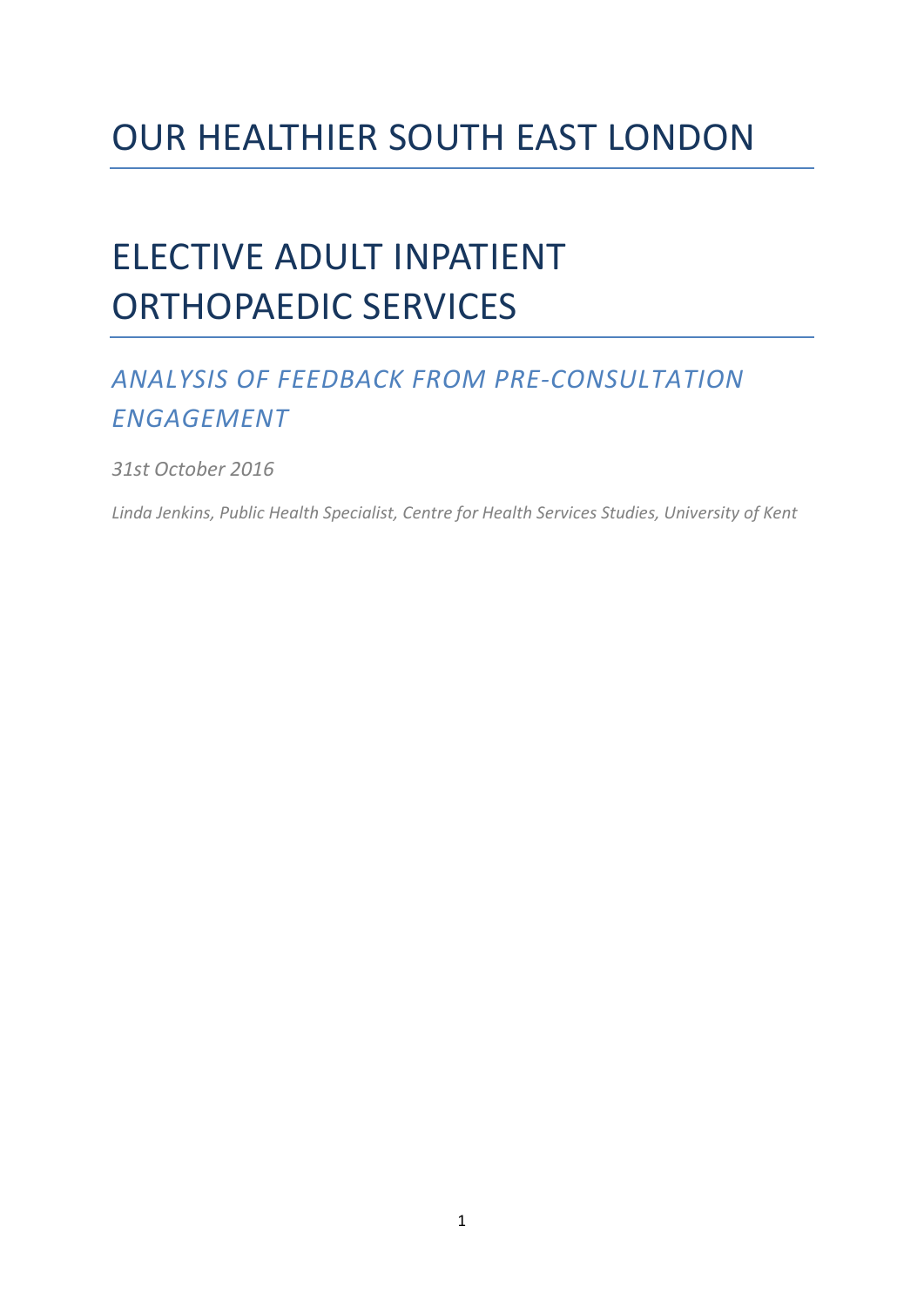# **Contents**

| $1_{\ldots}$ |                                                                       |  |
|--------------|-----------------------------------------------------------------------|--|
| 2.           |                                                                       |  |
|              |                                                                       |  |
|              |                                                                       |  |
| 3.           |                                                                       |  |
| 4.           |                                                                       |  |
|              |                                                                       |  |
|              |                                                                       |  |
|              |                                                                       |  |
| 5.           |                                                                       |  |
|              |                                                                       |  |
|              |                                                                       |  |
|              | APPENDIX 3. NUMBERS AND GROUPS PARTICIPATING IN ENGAGEMENT EVENTS  21 |  |
|              |                                                                       |  |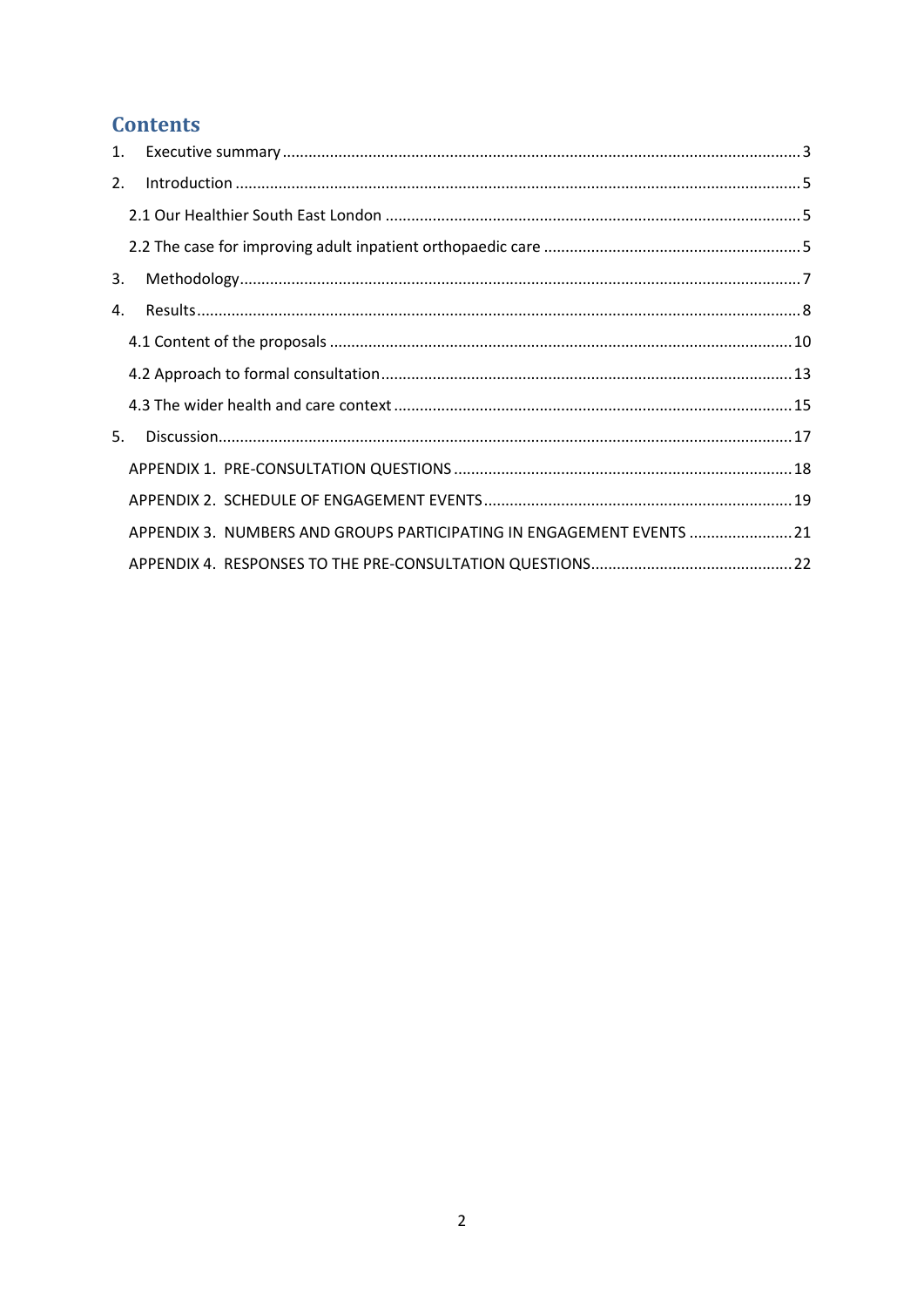# <span id="page-2-0"></span>**1. Executive summary**

The Our Healthier South East London (OHSEL) programme has been looking at how health and care services can be improved over the next five years. One of the areas that is likely to need major service change, and therefore warrant a full consultation, is adult inpatient elective orthopaedic care. A pre-consultation period has taken place, following substantial early engagement, explaining the case for change and asking a number of questions to inform the development of final options and consultation plans. This report describes the feedback from the pre-consultation process.

## **Who took part?**

The pre-consultation took place in August and September 2016 across all six boroughs in South East London, targeting those people and communities most likely to be affected by the suggested changes. A wide cross-section of residents took part, including older people, carers, people with physical disabilities, learning disabilities, people living in areas of deprivation, refugees, black and minority ethnic groups and transgender people. People were invited to public meetings and focus groups or to respond online. In total, over 400 people took part, with most of these attending a face-to-face engagement activity and only fourteen replying online. The pre-consultation successfully engaged people in the targeted groups and geographical areas.

## **What information was provided?**

Information on improving planned inpatient orthopaedic surgery was presented at the meetings and made available online. The case for change was to remove inconsistencies in the quality of service, to reduce cancellations and waiting time, to cope with sharply increasing demand and to remain within limited NHS funding. Based on expert opinion and research evidence, the proposed solution was to create two specialist facilities to carry out all elective orthopaedic surgery requiring an overnight stay. These centres would have more modern facilities and more skilled staff compared to the seven sites currently carrying out this work. Although performing most orthopaedic surgery from two specialist sites would mean some patients travelled further, the benefits were that the dedicated centres would deliver a consistently high level of care, leading to better outcomes for patients, shorter stays and fewer infections. At the pre-consultation meetings, it was also explained that the arrangements would make it easier for clinicians to share learning and expertise, and would make more efficient and sustainable use of NHS funds. People were told that patients would retain the same choice of consultants that local hospitals would continue to provide other aspects of care such as outpatient appointments; day case procedures, physiotherapy and follow-up appointments and that emergency orthopaedic care would be unaffected in South East London.

## **What were participants asked and what did they say?**

During pre-consultation people were asked if, having read the proposals, they envisaged a positive or negative impact on them and what could be done to make things better. They were also asked about their preferred ways of being involved, being informed and giving feedback if the formal consultation proceeds. Regarding the impact of change, people acknowledged positive factors such as improvements in staff expertise, standards of care, better services and shorter waits for inpatient surgery, which is not always the case in public consultations. However, potential negative impacts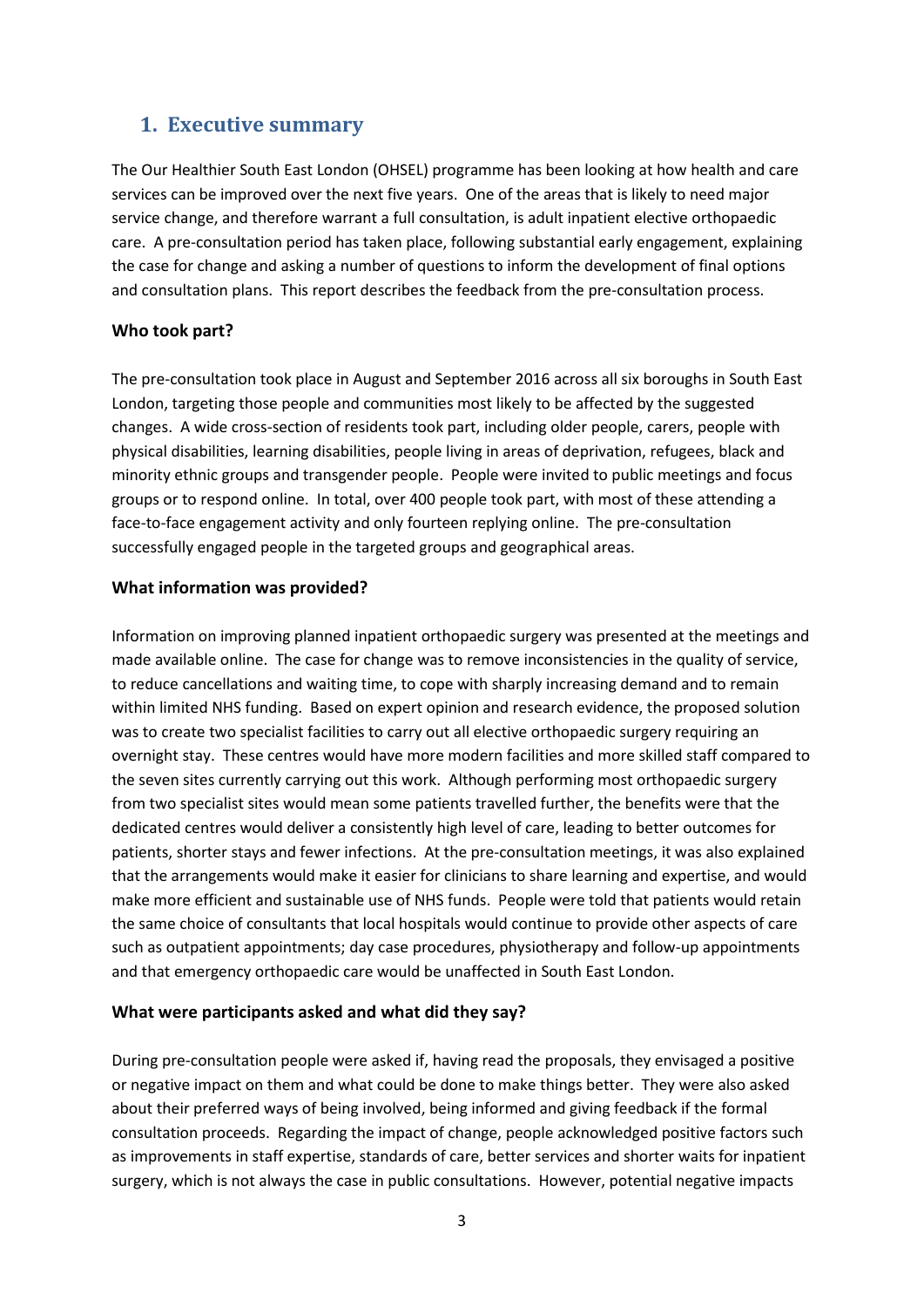were also identified across many areas of the service, with responses often reflecting concern for the needs of the specific groups being represented. For example, with regard to the main concern which was transport, it was envisaged that longer journeys to hospital were going to be less comfortable and more difficult for people with physical and learning disabilities, and that it would make more demands on relatives and carers who provide transport and visit. People indicated where they felt that improvements could be made, such as asking for better patient and paid-for transport. They also suggested that the new facilities would need to be larger to cope with higher volumes, and that communications would need to improve as more hospitals, boroughs and organisations would need to work together.

There were some differences in response across target group, across boroughs and between group and individual responses, but none of these were major. For example, negative impacts were raised more at the engagement events focusing on older people, people with physical disabilities and people in Lewisham. In general, geographical variations were not apparent, which could be due to the fact that the two centres for orthopaedic care had not been chosen, so all participants could reasonably envisage they would experience negative impacts. At meetings, the pre-consultation questions were discussed in small groups and the feedback was usually a summary of that, whereas online replies were more spontaneously and individually expressed. While online replies were similar to responses from the meetings, with responses from organisations raising their members' concerns about change and individuals anticipating there would be more negative than positive impacts on them, the tone was more negative and critical.

#### **In summary**

The pre-consultation process engaged a diverse range of people and focused on those most affected by the changes. People taking part clearly took on board the argument for change and could see some of the positive benefits. However, they still had concerns about change which were mostly around the longer distances to travel and about how well discharge arrangements would work. There was a range of needs, from people wanting much more facts and figures, sometimes combined with a suspicion that there would be downsides to reducing sites that the public were not necessarily being told, to wanting information to be supplied that was clear and simple. This suggests that a number of levels of detail will be required, and possibly in a way that it can be accessed in a 'drill-down' way. Similarly, people put forward many formats they liked when being provided with information and approaches for being involved, but it is clear that these do not work for everyone. While meetings and group discussions were preferred, and most people engaged with the process by that means, other ideas and approaches were suggested and offers of help to organise future events.

As well as more people being attracted to take part in face-to-face meetings compared to online, it also appeared that such public events were a good way to put information across, allowing question and answer, discussion and thereby generating more considered views. People were not particularly aware of the OHSEL programme, but felt that the main areas regarding inpatient orthopaedic care had been covered and were keen to be involved in the next stages of the consultation.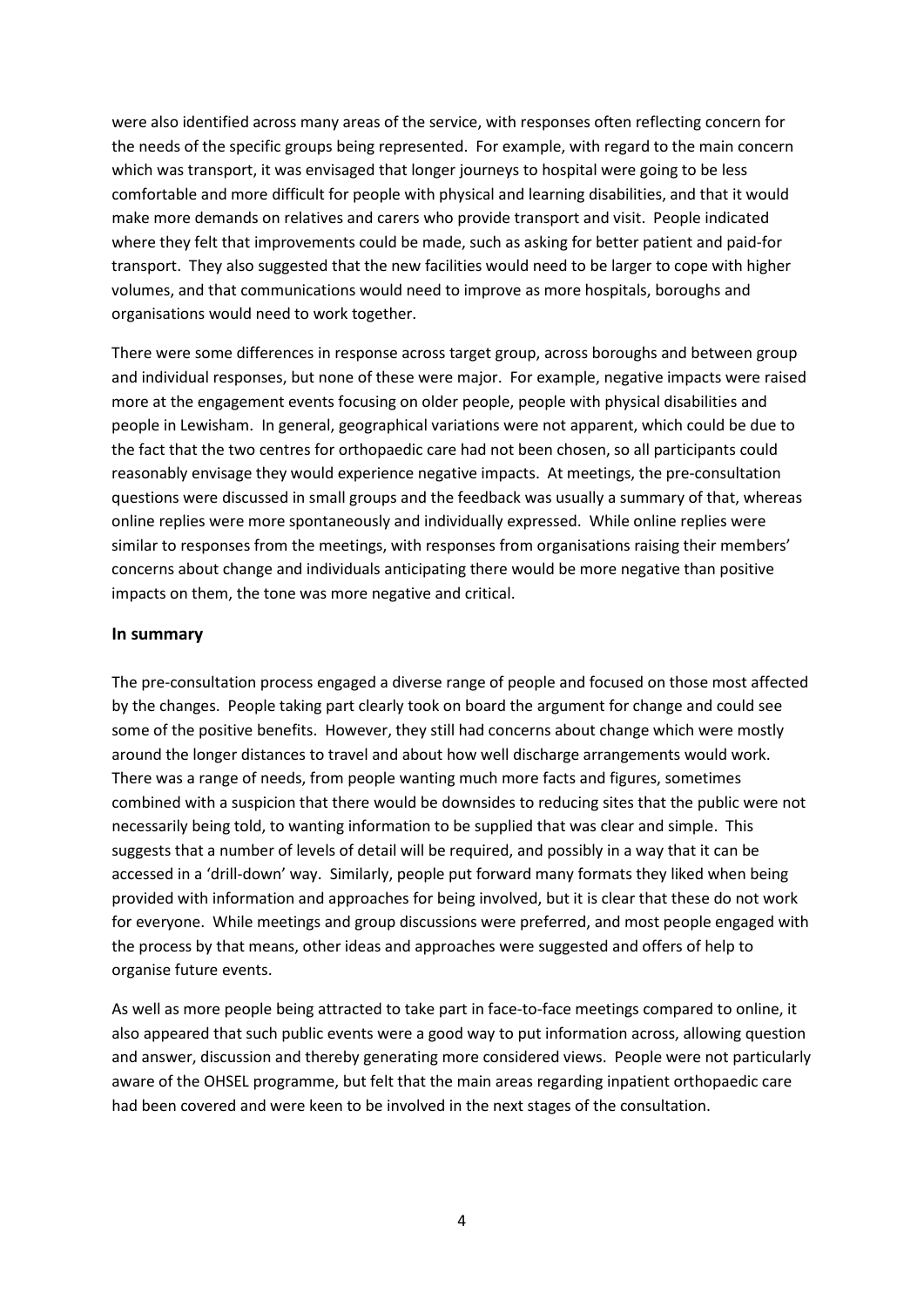# <span id="page-4-0"></span>**2. Introduction**

# <span id="page-4-1"></span>**2.1 Our Healthier South East London**

The Our Healthier South East London (OHSEL) programme brings together clinical commissioning groups, hospitals, community health services, mental health trusts, local authorities and members of the public in Bexley, Bromley, Greenwich, Lambeth, Lewisham and Southwark, to develop a sustainability and transformation plan (STP) for local people. Much of the STP builds on the original strategy developed through OHSEL to improve services across south east London. The OHSEL programme has been looking at how health and care services can be improved over the next 5 years.

The planned care orthopaedic work stream is the only area in which OHSEL is developing proposals which require public consultation. A pre-consultation period has taken place presenting the case for change to those most affected by it and asking a number of questions to inform the development of final options and consultation plans.

The aim of the pre-consultation was to take views of a wide range of south east London residents about the content and approach that they felt should be taken by a formal consultation. This report describes the feedback from the pre-consultation process.

# <span id="page-4-2"></span>**2.2 The case for improving adult inpatient orthopaedic care**

A number of issues have been identified that need to be addressed to make sure that everyone in south east London has access to the best services, and in a way that is sustainable for the NHS in the future. These are that:

- demand for planned inpatient orthopaedic surgery is expected to increase by 25% by 2021 (from 6805 procedures to 8554 per year),
- existing services will not be able to cope with this increase without expanding and becoming more productive and efficient, especially as they are already operating at maximum capacity and struggling with patient numbers,
- not all orthopaedic hospital beds and theatres in south east London are ring-fenced (reserved just for planned surgery) so planned procedures are often disrupted by emergency cases from A&E departments. This often results in cancellations, which have an adverse impact on patients' experience as well as on their families and carers,
- there are opportunities to make orthopaedic services safer by reducing infection rates and minimising complications following surgery. Infection can be a significant problem in replacement joints because once it sets into the metal or plastic components it is very difficult to remove,
- some surgeons carry out a small number of particular procedures each year. National evidence and agreed best practice suggest that where surgeons carry out a larger number of procedures, in dedicated facilities, patient safety and the results from surgery are consistently better.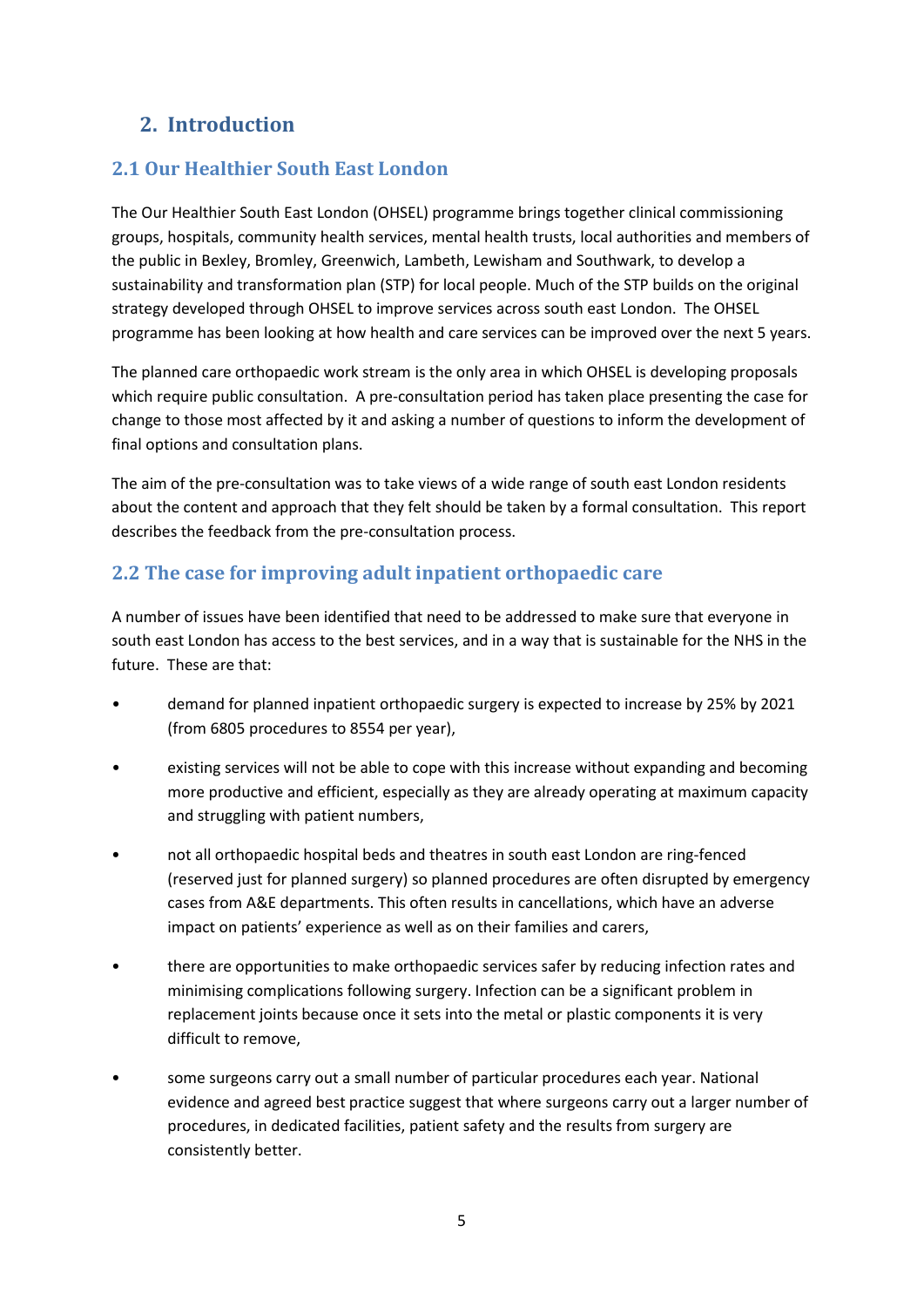A key part of the solution is a proposal with local NHS hospitals to create two elective orthopaedic centres using existing sites, and having shared facilities that all NHS hospitals in south east London would use.

The two sites would be chosen so as to minimise travel times across south east London. Local surgeons would carry out both routine and complex surgery at these two sites. Specialist work would only be undertaken by surgeons with the skills and experience. All hospitals would send their surgeons and patients to these dedicated centres and stop providing most inpatient orthopaedic surgery at their "home" site.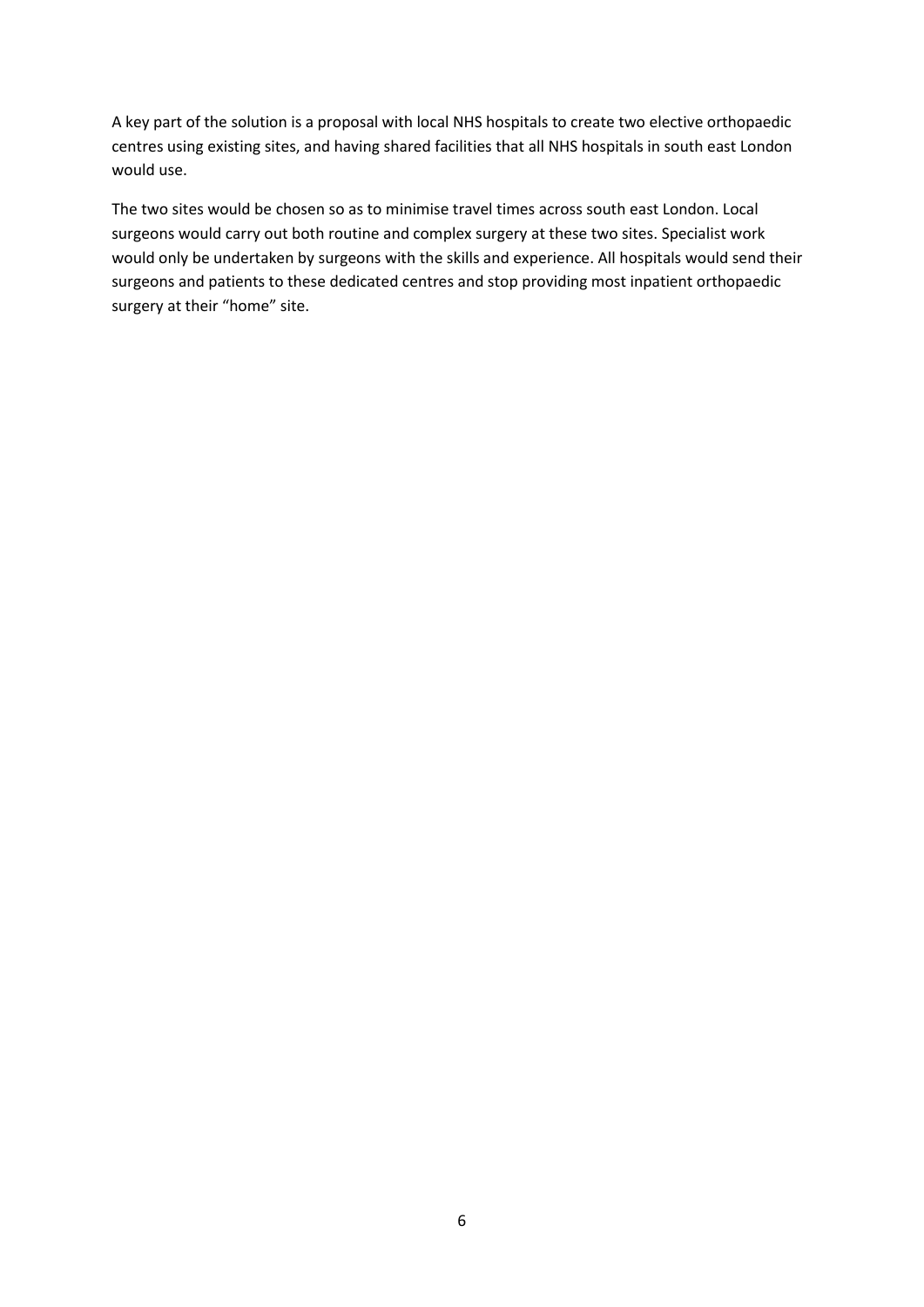# <span id="page-6-0"></span>**3. Methodology**

The pre-consultation activities targeted groups and individuals who were most likely to be impacted by any changes in south east London to planned orthopaedic surgery. These groups were identified through an independently conducted equalities analysis and included older people, carers, people with physical disabilities and, to widen participation, people with learning disabilities, those from areas of socioeconomic deprivation, refugees, BAME groups and transgender people. A small number of other stakeholders such as staff providing services to older people and Healthwatch were also included. Information was also circulated to key stakeholders via email bulletins and newsletters.

Clinical Commissioning Groups in south east London were asked to take run engagement activities with groups where there was likely to be local variation – these categories were carers, older people, BAME groups and people from areas of socio-economic deprivation. For groups where their experience was less likely to vary across boroughs, the engagement activities were led by the central OHSEL team. These included people with hearing impairments, people with visual impairments, people with learning disabilities and those who had undergone gender reassignment surgery.

All six CCGs engaged with the target groups individually, going to meetings where the proposed changes were described and discussed. Most of the meetings were specifically set up for the preconsultation, and dedicated meetings were run by three of the CCG areas (Bexley, Lewisham and Lambeth). For these meetings the CCGs undertook a qualitative sampling strategy–targeting those groups identified as most impacted across south east London. All of these groups, including some people who were recent service users of planned care, were represented at the events.

The meetings run by OHSEL followed a similar format - a Powerpoint presentation describing the current situation, its challenges and the possible solutions, followed by small group discussions with facilitators/rapporteurs. Invitations were also sent out for individuals and organisations to respond online and via email. A number of open ended questions had been developed for the preconsultation (see Appendix 1) and these were presented to all taking part.

After hearing about the proposal (or, for online responders, having been given access to web-based information), people were asked what impact they thought the proposals would have on them, and if there was anything that could be done to reduce negative impacts, or enhance positive impacts. They were also asked if they thought there were other solutions that should be considered. Further questions followed about the consultation approach (how people would like to be involved, their preferences for receiving information and giving feedback), and finally about their understanding of the wider context in which change was taking place. Feedback was collected in the form of responses to these questions, either by the event group leaders summarising discussions among those attending meetings, or by direct online replies. Equalities monitoring information was collected to gauge how successful the engagements were in involving all the groups targeted.

Feedback was analysed by reading the replies to each question, and identifying the themes that emerged from the data. Replies were then grouped under each theme to show the range of comments made and how often the same ones came from several groups. For questions where there were fewer replies, it has been possible to show which group the comment came from, in order to inform future consultation.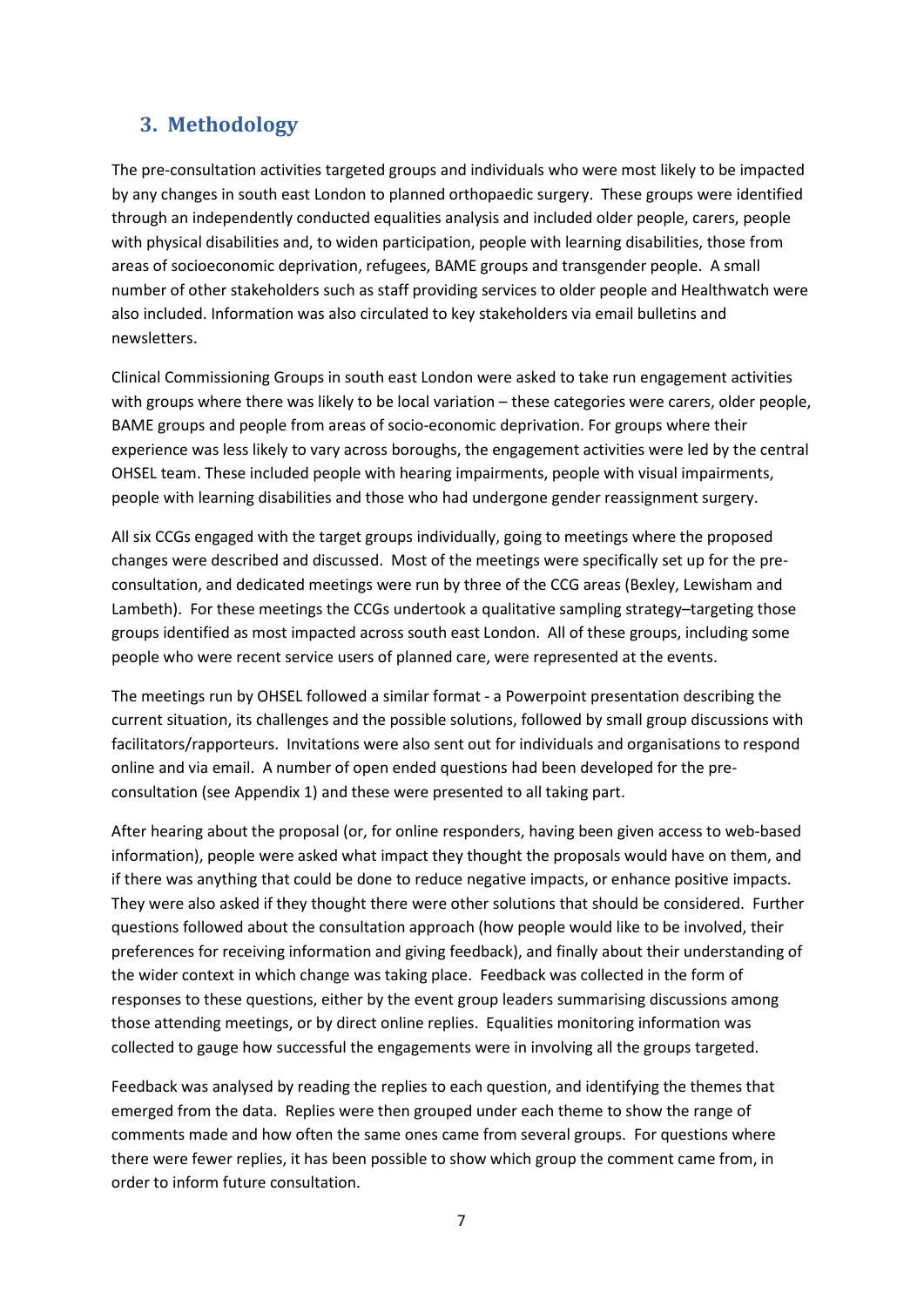# <span id="page-7-0"></span>**4. Results**

Over 400 people took part in the pre-consultation by either attending public events or by replying online. Each event and each online response generated feedback, and the evaluation is based on group and individual feedback forms, plus equalities monitoring data as available.

Thirty two events were held across the six boroughs in south east London (see list in Appendix 2), with at least 423 people taking part. The spread of events and attendees is shown in Figure 1.



**Figure 1**

The number of events and numbers attending should not be seen in isolation, as the types of engagement varied. Some of the events had very broad attendance and gave good opportunities for full discussion and feedback (for example as held in Bexley, Lewisham and Lambeth), compared to those that were smaller in scale or provided less detailed feedback. One of the events in Lewisham (see picture on next page) involved four distinct groups and feedback was provided for each, so it is reported here as four separate events (M1-M4).

The pre-consultation was successful in engaging all the target groups as intended, i.e. older people, carers, people with physical disabilities, people with learning disabilities, people from areas of deprivation, BAME groups and transgender, as well as including patient groups and community groups. Appendix 3 shows the range of participation and number of attendees at each event in the pre-consultation.

There were fourteen online feedback forms, with ten of these coming from people in outer London, and three from people in inner London. Most were individual or personal responses (two from NHS staff and eleven from local residents), and one response was from someone representing a group affected by the changes. Online comments were generated under different circumstances to event responses, as people had links to web-based information, but did not see the presentation or have discussions with others. The feedback is described separately in order not to give undue weight to the small number involved (only 3% of the total taking part) and to highlight how online responses differed.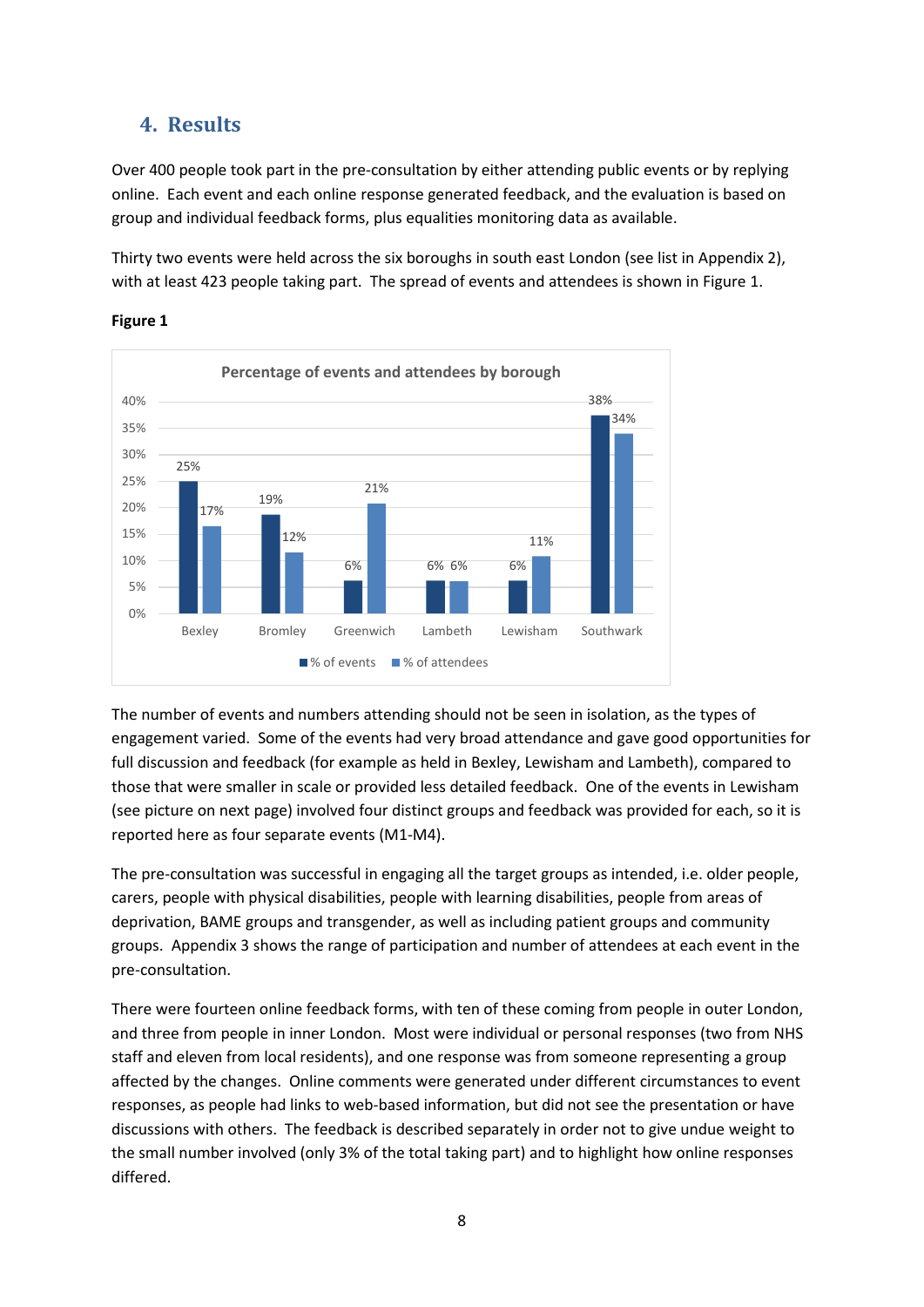Further information on who took part in the pre-consultation process had been expected to be obtained from the Equalities Monitoring Forms, which were collected from online respondents and the engagement events. However, forms were not always returned or were incomplete and, for some groups, were only provided in summary form. In total, 161 equalities monitoring forms were returned, and when combined with the summarised information, they showed 25% (67) males and 75% (206) females took part (although we know from other records that more took part). Information on postcodes and occupation were less complete, for example the forms contained only 80 postcodes. This has limited the use of equalities monitoring data to assess how well target groups were represented in the pre-consultation.

Responses to each pre-consultation question have been examined to identify the range of concerns expressed and suggestions made, to draw out what appear to be the key concerns for residents, and to see whether the impact differs between different groups or people living in different parts of south east London. The following sections describe feedback from groups and discussions at the engagement events. The detail can be found in Appendix 4, which brings together the responses for each pre-consultation question, identifying the themes that emerged and how often similar responses were repeated.

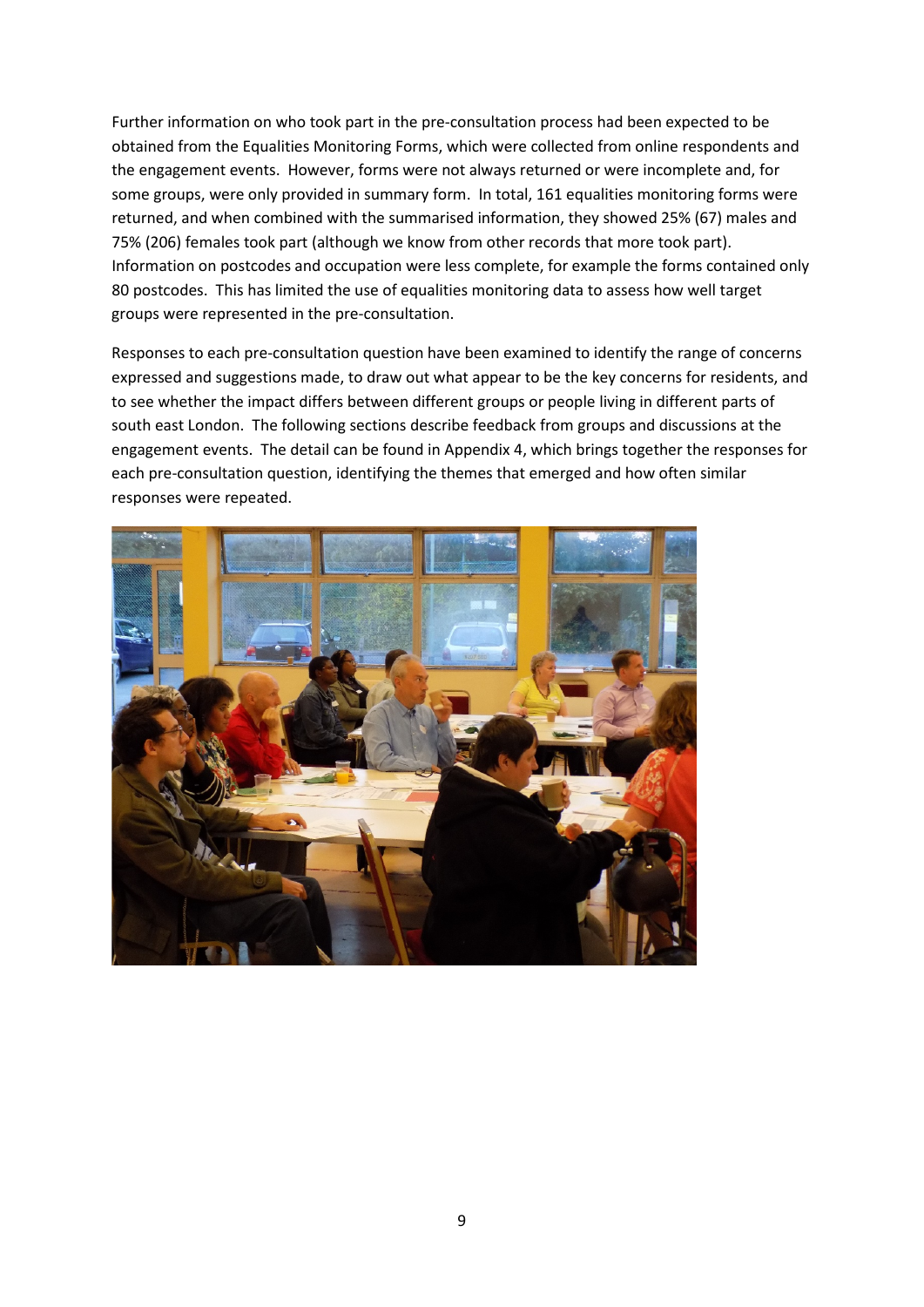# <span id="page-9-0"></span>**4.1 Content of the proposals**

## *1a. Do you think that the changes we are thinking of making will have an impact on you or the people you care for? If so, why? (this could be positive or negative)*

Most of those attending the engagement events were able to identify impacts that they thought they might experience from the changes, and these ranged across many aspects of care. For example, impacts on patient choice, how long people would wait for an operation, how the new sites would cope in terms of both staff and facilities, having to go to a different hospital, having to travel further, how communications across more organisations would work, and how quality of care would be affected. People also expressed more general concerns, about sources of funding and if the rationale for change was soundly based.

In some of these areas there was a mixture of positive and negative impacts. Some believed they would *wait* less time for their operation and some were concerned it would take longer to coordinate appointments across several sites. Some felt that *standards of care* would improve, while others were doubtful especially if they had had bad experiences in the past from one of the proposed sites. There was also balance concerning the impact on *staff*, with some believing staff would become more expert, would not be so-over-stretched and depend less on agency staff, and others concerned that higher staffing levels would be hard to achieve, that over-specialising may be de-skilling and that staff may be less skilled at treating people according to their special needs or disabilities.

In other aspects of the proposed service, people taking part in the pre-consultation identified more negative than positive impacts. These were impacts on travel and transport, discharge arrangements, along with wider concerns about facilities, sources of funding and the rationale for change. See table 1 for the themes identified and how often these received positive or negative comments from the group feedback.

| Theme                           | Number of times mentioned<br>as negative feedback | Number of times mentioned as<br>positive feedback |
|---------------------------------|---------------------------------------------------|---------------------------------------------------|
|                                 |                                                   |                                                   |
| Transport and travel            | 46                                                |                                                   |
| Waiting time                    | 9                                                 |                                                   |
| Familiarity with location       |                                                   |                                                   |
| Patient choice                  | 6                                                 |                                                   |
| Discharge arrangements          | 14                                                |                                                   |
| <b>Facilities</b>               | 11                                                |                                                   |
| Staff expertise and numbers     | 8                                                 | 9                                                 |
| Communication and patient notes | 3                                                 |                                                   |
| Standards of care               | 4                                                 |                                                   |
| Rationale for change            | 8                                                 |                                                   |
| Other miscellaneous impacts     | 8                                                 | 12 (5 of these were zero impact)                  |

#### **Table 1. Impacts identified in the pre-consultation engagement events**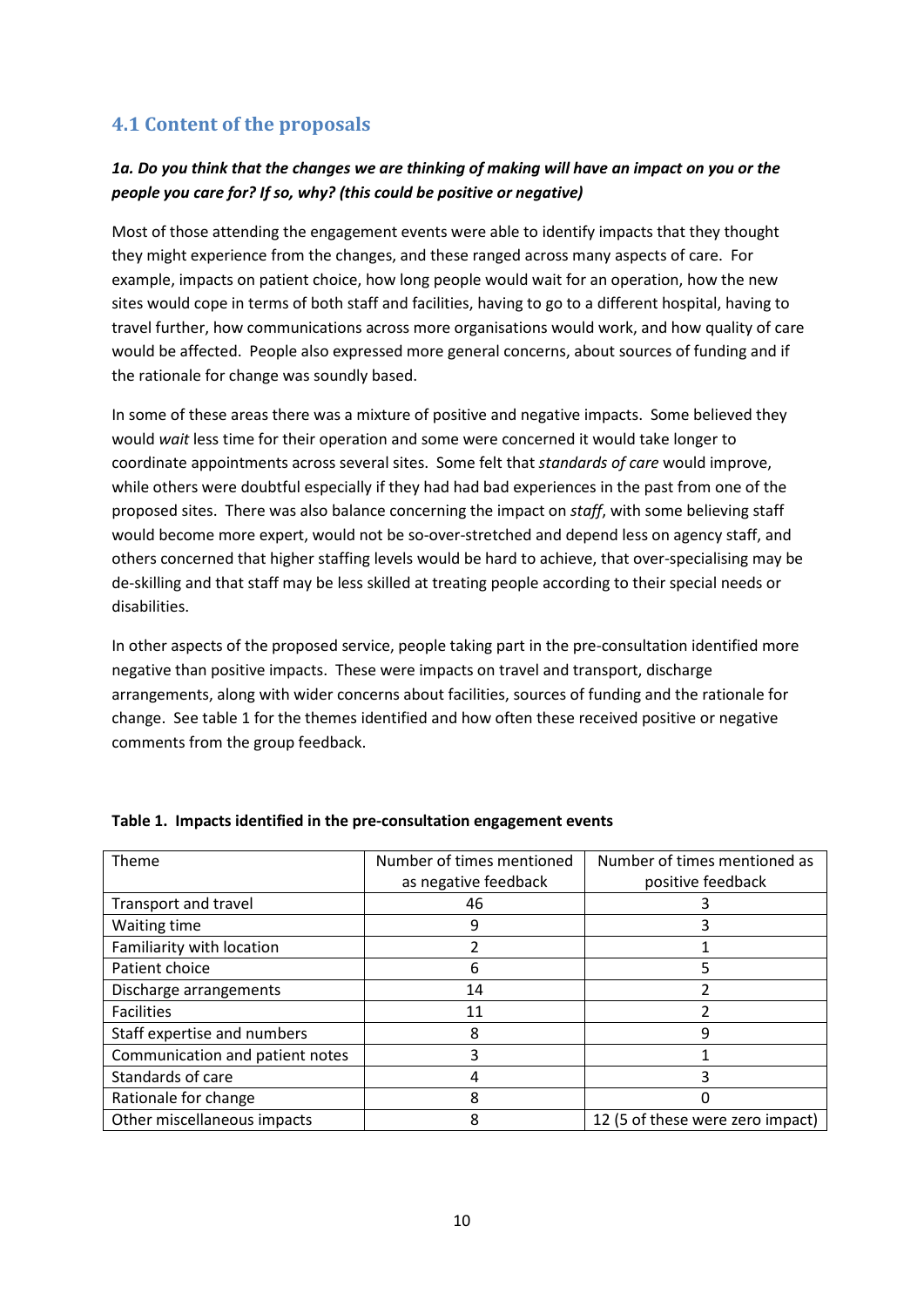Most concern was expressed about *travel and transport***,** as people felt that longer journeys would be more difficult and uncomfortable for patients, especially those who were frail, those with disabilities and people who relied on public transport. Travelling to more distant sites was also expected to impact negatively on carers and visitors. People cited specific routes that were difficult, some were concerned about public transport and parking being within walking distance, and others about additional costs. The small number of positive comments about travel and transport were that people would still have some care locally, that fewer venues would be simpler, and that people were prepared to travel further for better care.

There was concern about *discharge arrangements* which were generally anticipated to be more problematic under the proposals for change. Discharging patients from fewer sites would require coordination across more health and social care organisations, which could make it more difficult to provide continuity and organise appropriate care at home. The arrangements for discharge would also need to cope with patients who were discharged quicker and might be sicker. To counter these fears there were two positive comments about shorter stays and fewer inappropriate discharges.

While there were a couple of comments about the benefits of the two designated sites having extra capacity and not being disrupted by dealing with emergencies, more people thought the proposals would have a negative impact on the *facilities* that would be offered. There remained concern that more surgery would mean other services might be cut back, and if the new service was protected how would that affect capacity to deal with emergencies and provide intensive care and high dependency facilities. There were also some individual comments about over-crowding and privacy.

Going beyond the question about impacts, some people in the pre-consultation expressed their lack of conviction that the plans would work and deliver the intended benefits. In particular, the rationale for change was questioned. People asked - how would two centres cope when the existing seven struggled? – where would the funding come from for new builds and equipment? – was it justified?

The online replies echoed concerns about travelling and transport, and were a great deal more cynical about the basis for change, although several thought that standards of care might improve.

To summarise, this question generated the biggest response, and although some positive impacts were envisaged, most of the anticipated impacts were negative (see list of comments in Appendix 4). Many people were concerned that transport and access to a smaller number of sites would be more problematic. Impacts on discharge arrangements, facilities, staffing, waiting times and patient choice were frequently mentioned. Other areas of concern were around standards of care, communications and questioning the rationale for change.

Many people said that if there were longer journeys to hospital they could be to be less comfortable and more difficult for people with physical and learning disabilities. It would make more demands on relatives and carers who provide transport and visit. Public transport and costs were also raised.

There were some concerns that reducing the number of sites would lead to greater pressures, for example on waiting times, physical space in waiting areas, communications before and after surgery, people wanted to know how it would affect aspects of the service such as staffing, facilities and standards of care, and whether there would be trade-offs if more money was spent in a few places.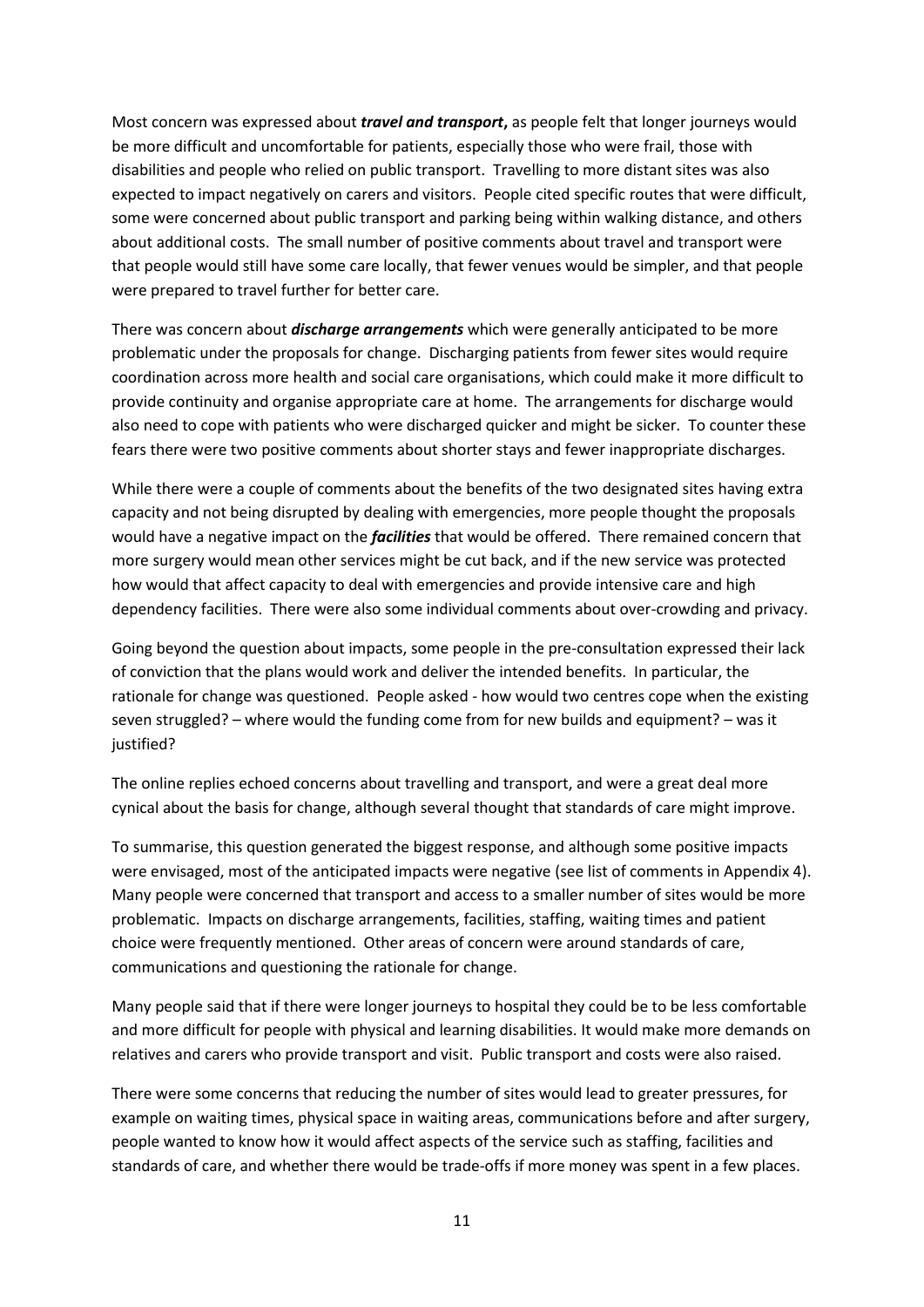## *1b. If you think the proposed changes would have a negative impact on you, is there anything we could do to reduce this or make it better?*

Not surprisingly these comments very much centred around areas already identified as potential problems, namely travel and transport, discharge arrangements, and the need for improved communications.

Regarding travel and transport, people wanted it to be realised that this was a major issue and that transport solutions needed to be built into the plans. There were requests to improve patient transport and introduce the paid-for taxi services set up in South West London. They suggested that these services should be from their home or from the local hospital and be available for patients and their carers. They made several other suggestions as can be seen in Appendix 4, including providing easily accessible local care. The online replies also asked for patient transport to be improved and transport to be part of the planning, and several said that local services should remain unless there was a good and well-explained argument for reducing to only two sites.

Feedback from groups said that there would have to be better communications between all involved, making it clear when different appointments were happening at different hospitals. It was suggested that GPs should inform the hospital of specific needs, that current information methods, such as dementia patients' 'green folders', were used. The feedback also said that there would have to be better systems in place to coordinate discharge and support in advance of leaving hospital, and that this might need more staff. People also asked that patients be informed about what they might expect on discharge as this might vary according to the borough in which they lived.

Regarding the facilities at the two dedicated sites, feedback highlighted the need for sufficient capacity for higher volumes of work, and for waiting areas to meet specific needs of patients with particular needs, such as hearing and sight impairments.

Other comments also reflected the negatives identified above, for example, asking for services to remain local, and there were some concerns about staff having to repeat the same operation, but such comments were not expressed by many.

In summary, there was a good response to this question, again mainly concerning travel such as making improvements to patient transport, having paid taxis and wanting to be reassured that transport was built into the plans. The comments also focused on communications and arrangements for discharge that would need to be improved in order to work across wider geographical areas and to coordinate across more organisations. See the full list of comments in Appendix 4.

## *1c. If you think the proposed changes would have a positive impact on you, is there anything we could do to make it even better?*

Although this question asked about positive impacts, the replies seemed to cover much of the same ground as in the previous question about negative impacts. Areas in which people felt it could be better were similar to those already mentioned, but the emphasis shifted more towards support and communication, and around staff training. People were again concerned that, with the new arrangements, there would be greater anxiety and that they would need more support in the form of communications and information pre- and post-surgery. They asked for information in more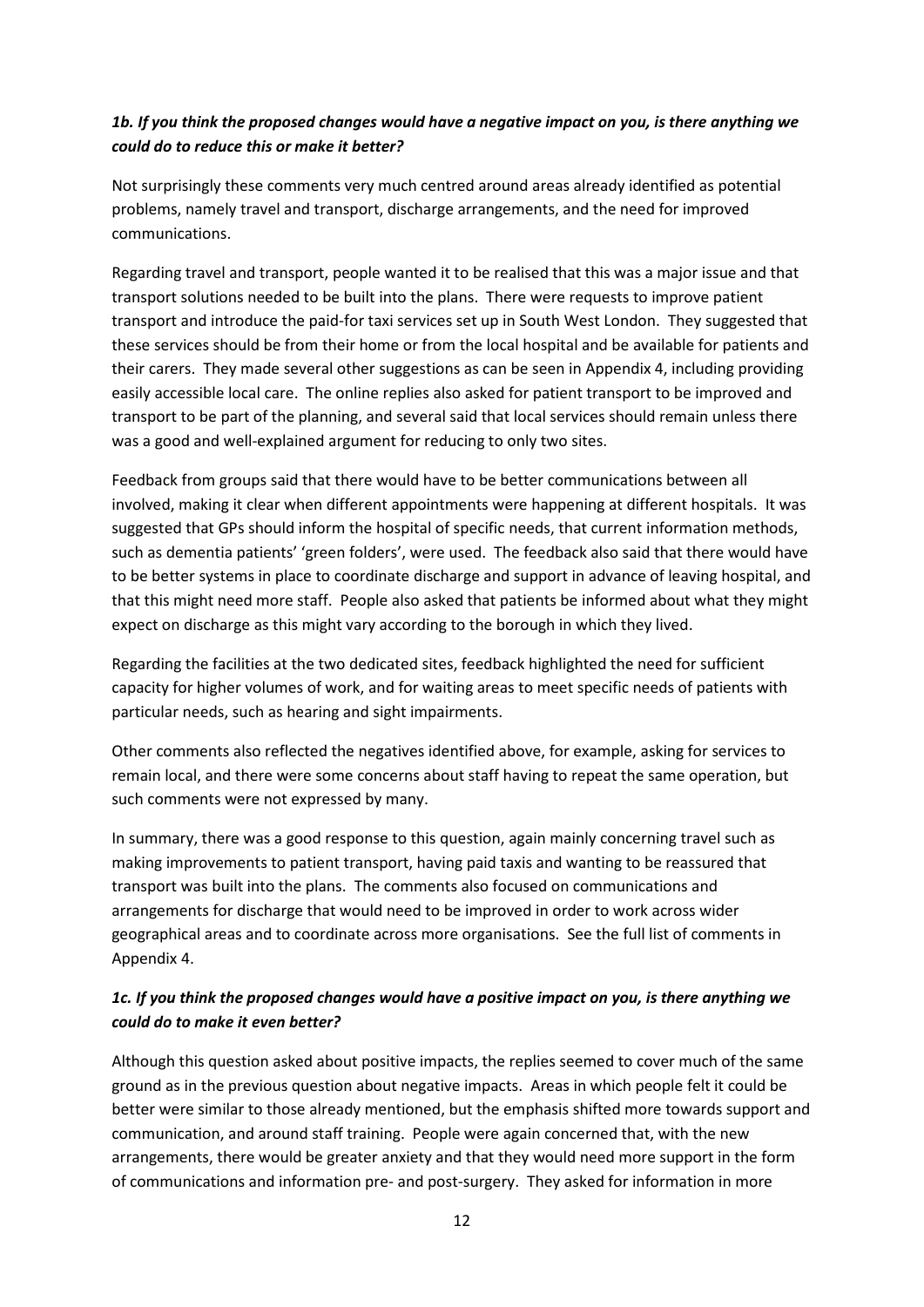accessible formats for older people, and better staff training to deal with patients with various disabilities, such as visual impairments and learning disabilities. Again some said they would be happy to travel further for better care.

The interests of these groups were also raised in terms of needing more support with transport, including during the journey, as regular carers and family were less likely to be able to accompany patients. They wanted more information on how long they would need to wait,

There was feedback on this question from about half of the engagement events, with the voluntary sector care providers providing most comments. There were only a few comments from the online replies and these did not add anything to those already described. See the comments listed in Appendix 4.

## *2. Do you think there are other solutions that we haven't considered that could improve planned adult inpatient orthopaedic surgery?*

This question elicited the least response at group events, with several of the event convenors saying that participants were unsure how to respond. Several groups fed back that they wanted more local specialist treatment, and there were single groups saying the following: make more use of the private sector, establish local convalescent homes, will surgeons want to move, should staff move more flexibly (instead of the patients having to), would a single site be a better solution, and will all this be over-taken by changes in government policy?

Online replies were more numerous and varied, with online feedback ranging from there being no need to change, through making more use of the private sector, putting specialists in local centres, setting up an Orthopaedic network, looking at performance of other models, remote consultations, and looking for long-term solutions for local care.

# <span id="page-12-0"></span>**4.2 Approach to formal consultation**

## *3. If we need to consult formally on the final options, how would you like to be involved?*

This question received a lot of positive feedback with numerous suggestions as to how it should be done. There were offers of help for organise future consultation events and providing contact names of more organisations and individuals to include.

Face-to-face meetings were popular and people were in favour of joining up with existing groups and networks. It seemed clear that the pre-consultation process of going to visit and involve people had been a popular format. As well as holding these types of event, the feedback also suggested ways of making the process more inclusive.

Several groups said there should be more effort made to reach people most affected, understand their issues and what it is like to be the patient. Also to get involvement from as many and as wide a range of people as possible, for example using easy materials, offering to provide material in different languages, and greater involvement of BAME groups. Two groups said don't use online or social media, and another two groups said do use online. The following means of being involved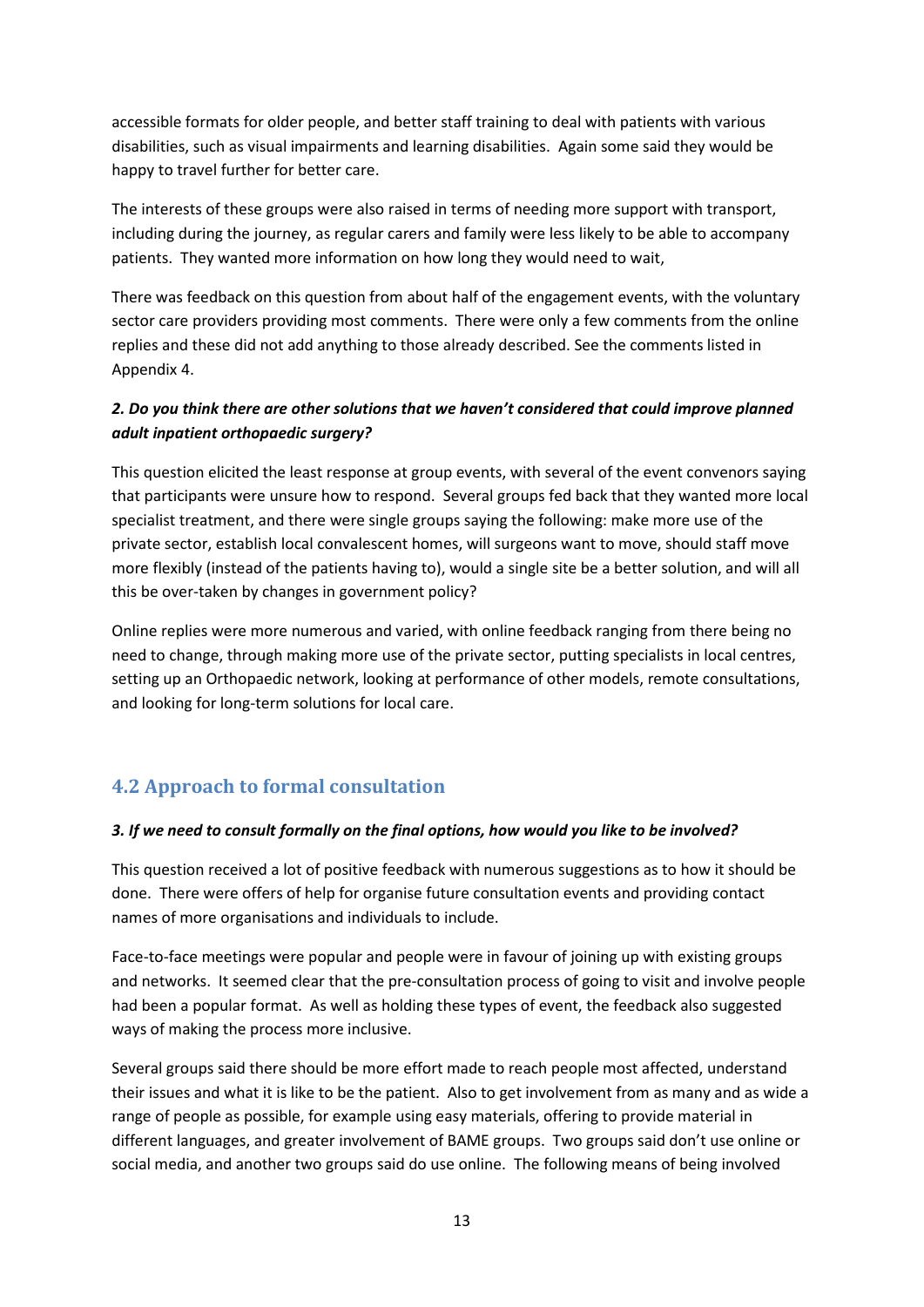were mentioned, but by no more than one group: informal sessions to encourage honest participation, with a clear overall plan, with less focus on money and politics, through focus groups, through their GP, texting, various platforms such as Skype. See the suggestions listed in Appendix 4.

Perhaps not surprisingly, some of the online respondents said they preferred to be consulted by email or in writing such as in a survey, but in equal numbers in the online feedback said they would like to be involved through public meetings across the borough.

## *4. Do you, or someone you care for, need any additional information in order to make an informed response to the proposals?*

The general view was that a lot more detail was required. People asked for 'facts and figures', they wanted to know more detail on costs and savings, by how much waiting times would be reduced. They wanted to know how the plans were developed and the decision-processes and if there were other options. They wanted to know how the changes would affect them, in other words about the benefits they would experience. Some suggested that different levels of information would be required, and some flagged up the need to be given more time to digest information. They were interested in the South West London model and wanted to know how effective that had been in terms of reducing waiting times and infection rates and what the patient experience had been. Some were interested in how the options were scored and where the funding would come from. Others wanted to know what support there was for the plans from staff, and how staffing for both elective and emergency care would be adequately supplied. One or two groups wanted more information on the new arrangements in place for travel and discharge, and if they could choose which site to have their operation.

Feedback to this question was received from about half of the engagement events and from only two online replies which added nothing new. See the comments from group events listed in Appendix 4.

## *5. During formal public consultation, what information would you find most useful and what formats should we produce this in (e.g. leaflet, video, diagrams)?*

There were many preferences expressed regarding *format*s for information, and these included formats for the visually impaired, easy read/simple formats, posters/leaflets/newspaper/radio articles that were seen as more accessible to older people, placing information in public places, and so on. The feedback also suggested mailshots, maps, using graphics and visuals, online (for example accessed in a GP surgery), in different languages. Also through participation groups and existing networks which could be at meetings or via websites like Age UK.

Many suggested making a short video to show people how it would be under the new arrangements, and that this could be shown in waiting areas or distributed on memory sticks. A lot of people wanted clear summary information in a relatively simple document and some felt that this was all that they needed.

With regard to the actual *information* needed, the list somewhat repeated what had been said in the previous question – that people wanted detail on costs, they wanted to see some of the benefits that they could expect to experience stated more clearly, and they wanted to get balanced and honest information (not spin).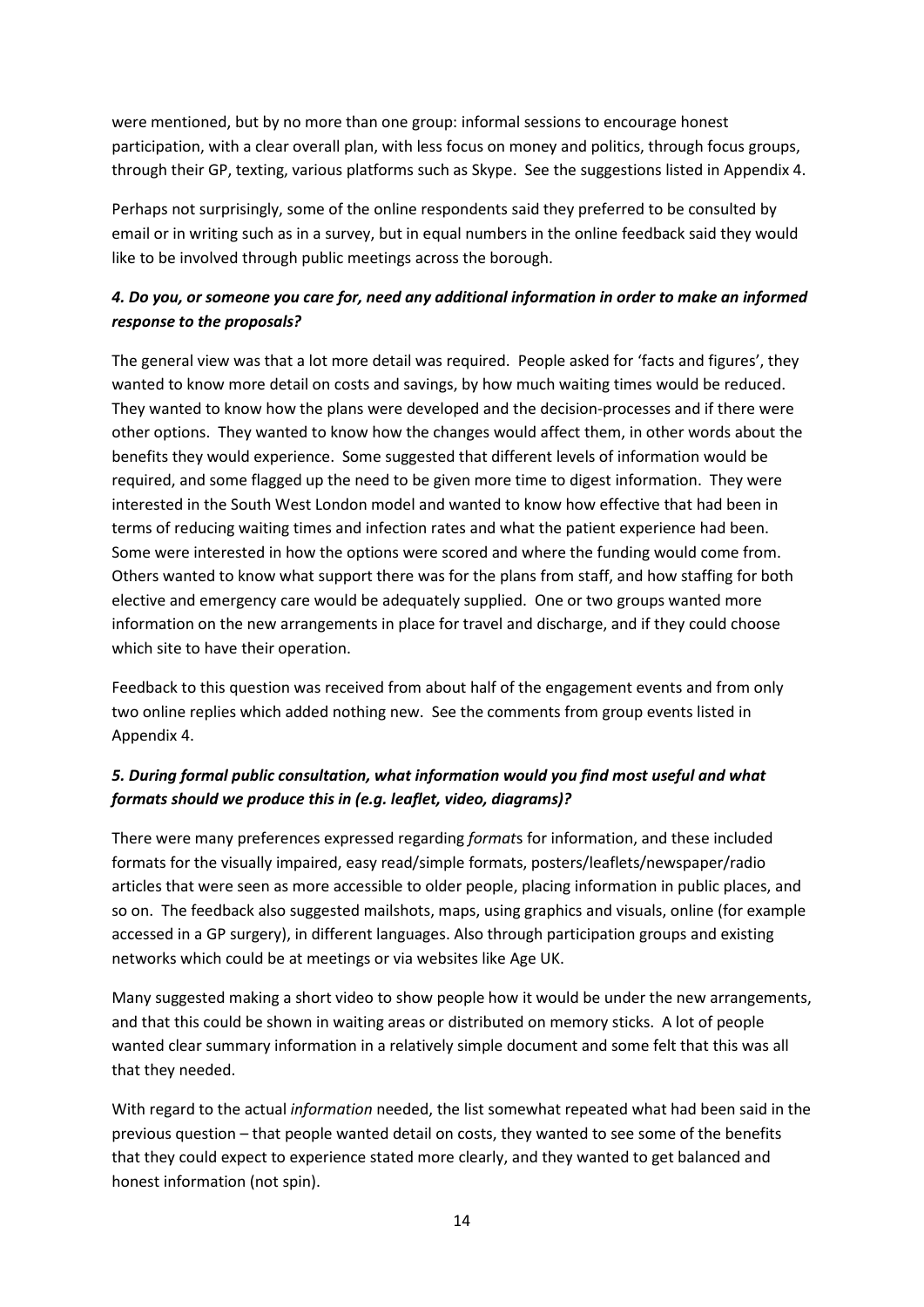This question generated a lot of replies, although many came from three events (group W: Lambeth public event, M4: Lewisham area of deprivation, and M3: Lewisham people with physical disabilities). The replies were more about the formats people would like presented to them rather than about information which had largely been answered in the previous question. See the comments listed in Appendix 4.

Online replies from individuals in the pre-consultation were very similar to those generated from group discussions.

### *6. During formal public consultation, how would you like to share your feedback with us?*

Face-to-face and in person at meetings were the preferred ways of providing feedback. Some groups were quite specific about the kind of feedback that worked or didn't work for them, while other groups suggested that many ways were good. One idea was to set up a dedicated phone line for giving feedback, and several suggested online or by surveys or mailshots with freepost replies. One group said it was different for different members of that group. See Appendix 4 for the detailed list.

Those who responded online gave similar answers, although they were more likely to want to feedback online or by email.

#### *7. Are there are any other questions we should be seeking views on?*

This question elicited a small number of diverse comments. For example, getting more views from patients with experience of elective orthopaedic surgery in south east London about how it went and the information and services they would like to see. One group suggested asking how trainee surgeons would be affected when services move. Some felt that there needed to be further consideration about maintaining meaningful patient choice with fewer site. See appendix 4 for the list of replies.

There were three online responses to this question, suggesting the consultation should seek views on car parking, how new builds are financed, and whether patients (who know a lot about their condition) prefer to see a specialist from the outset.

## <span id="page-14-0"></span>**4.3 The wider health and care context**

Proposals for planned adult inpatient orthopaedic surgery are part of a bigger piece of work to improve the quality of services across south east London.

## *8. Do you understand how the proposed changes fit into the wider work of Our Healthier South East London?*

Many groups did not answer this question, and about half of those that replied did not know or were unclear about the wider work of OHSEL. The other half that gave a reply had at least a broad understanding of the aims, such as working together across boroughs, encouraging people to live more healthily, and providing information networks. More responding online replied to this question and there was a similar split between those who felt they broadly knew how the changes fitted into the wider work of OHSEL and those who did not.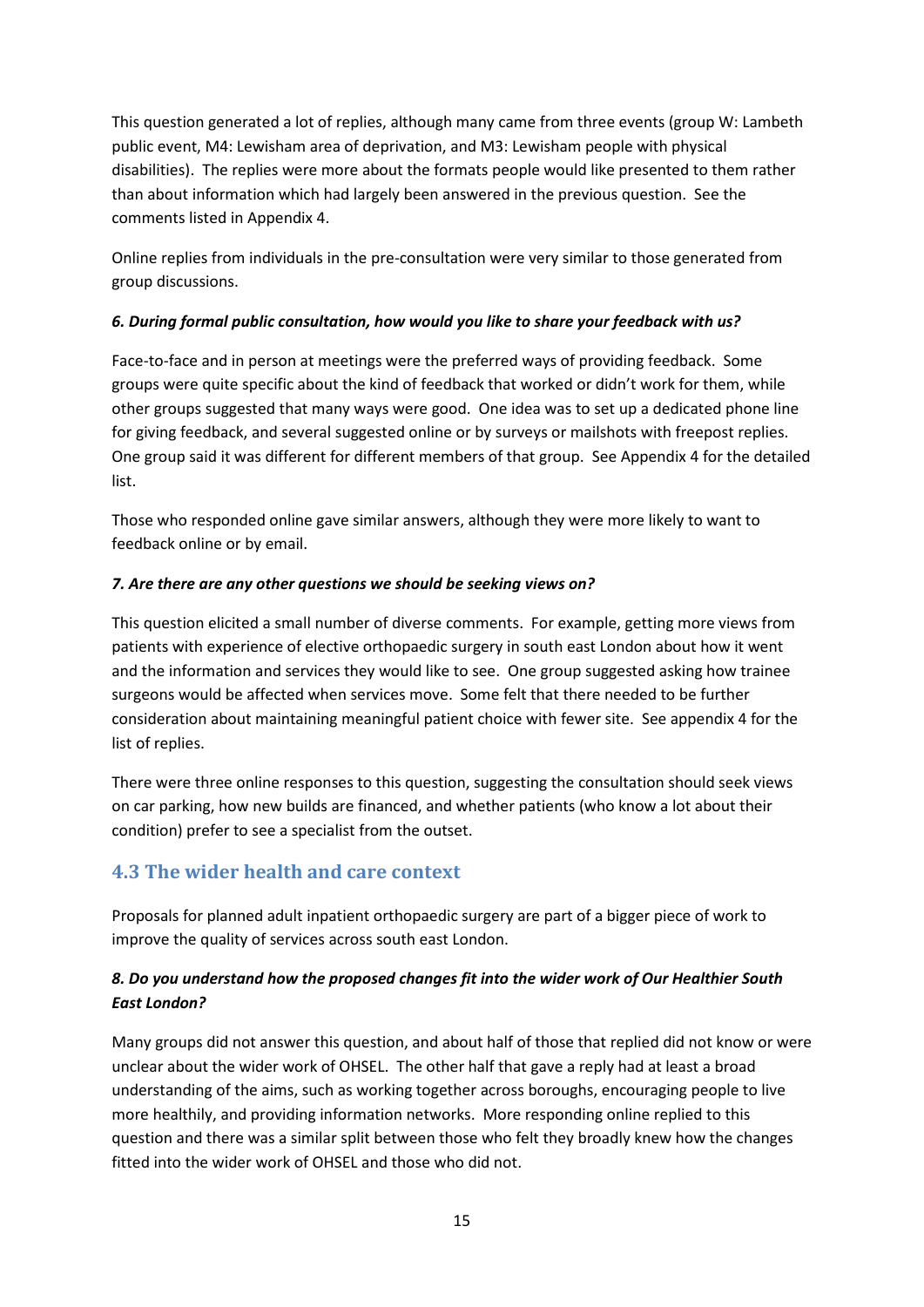#### *9. Any other comments?*

These comments often reiterated responses that had been made to earlier questions asking that the specific interests of the groups people represented were addressed, that they continue to be involved and that they would like more information. Two groups doubted there was a need for a full consultation. One group asked why the proposals had not been done nationally if they worked, one suggested using existing 'Black Books' to disseminate information, and another asked to be visited again. See Appendix 4 for the detailed replies.

Some of the online respondents replied to this question, raising somewhat different points. These were: criticism of the scale of consultation, saying that data should not be withheld due to commercial confidentiality, staff should be paid more, and bemoaning the loss of local services.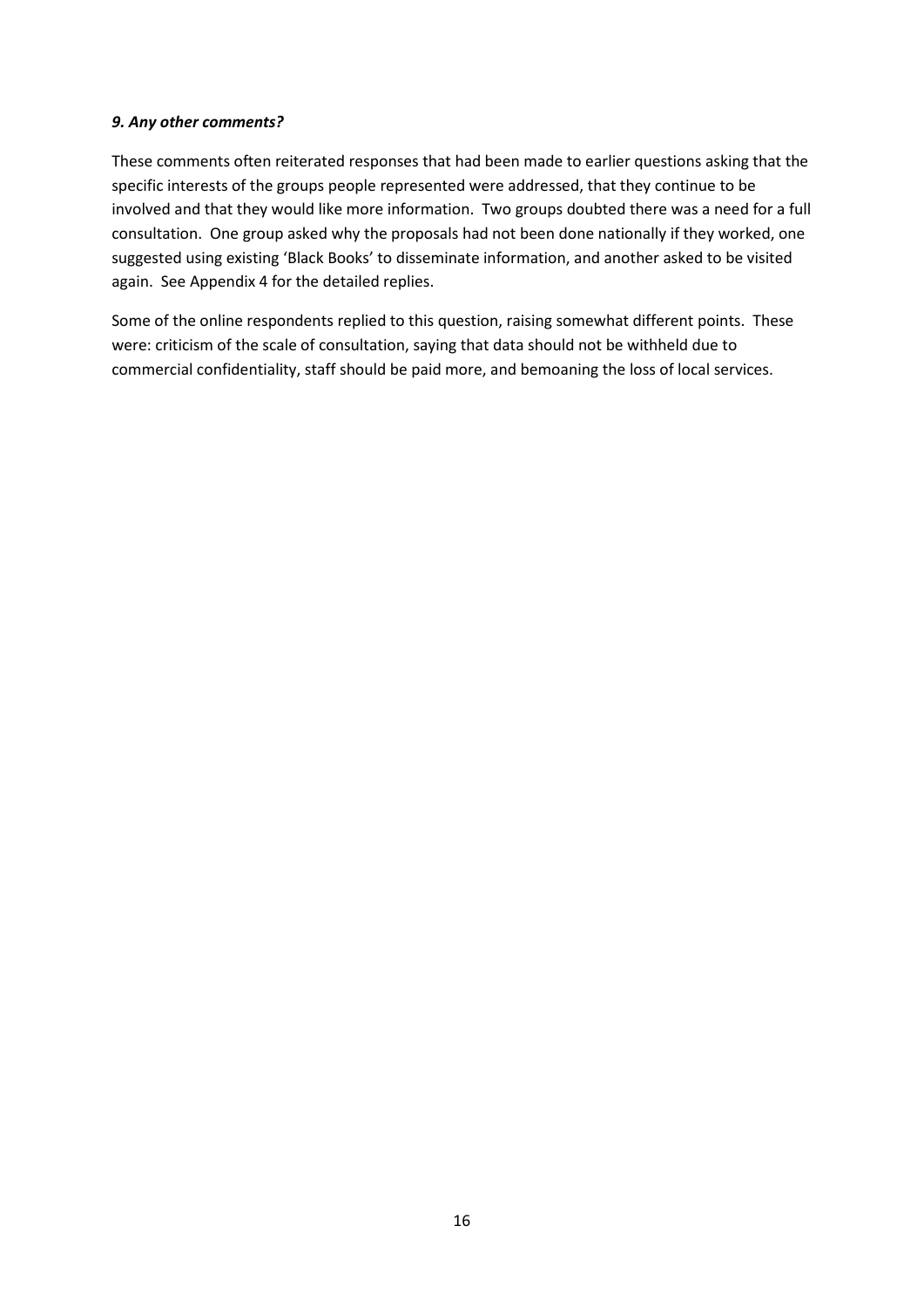# <span id="page-16-0"></span>**5. Discussion**

The pre-consultation exercise covered the six boroughs and engaged several hundred residents from diverse backgrounds and people representing the interests of those most likely to be affected by the proposals. The levels of engagement varied according to the type of event and whether it was in person or online. Dedicated meetings with a wide range of participants produced more reflective comments that were more focused on the plans for change, compared to those where there were limited opportunities for discussion or for the rationale for change to be presented.

The materials and approach seemed to be broadly acceptable to people in the pre-consultation, and there were no major topics that people felt should have been asked about. People's understanding of the wider context and OHSEL's role were rather limited, however the presentation appeared to be helpful in enabling people to take on board the current situation and the proposals for elective orthopaedic surgery.

People acknowledged that there would be some positives, and in some areas there was a balance of good and bad comments, but the majority of the feedback reflected concerns about negative impacts. These impacts were envisaged particularly in the engagement events focusing on older people, people with physical disabilities and people in Lewisham.

Transport and discharge planning were the chief concerns, as these aspects were seen as becoming more difficult in a situation with fewer and therefore more distant sites and posing greater challenges in coordinating support when returning home.

There was some scepticism about the proposals for change and the basis of the argument, and many wanted more details. While many were asking for more details on which to base their response to a consultation, there were others saying they needed clear, simple and easy to read information, which suggests that a range of detail will be required or that it can be accessed in a 'drill-down' way.

Similarly many formats for providing information and approaching people were put forward, but not all would work for everyone. While meetings and groups discussions were preferred, and most people engaged with the process by this means, many other approaches were suggested and offers of help were made to organise future events.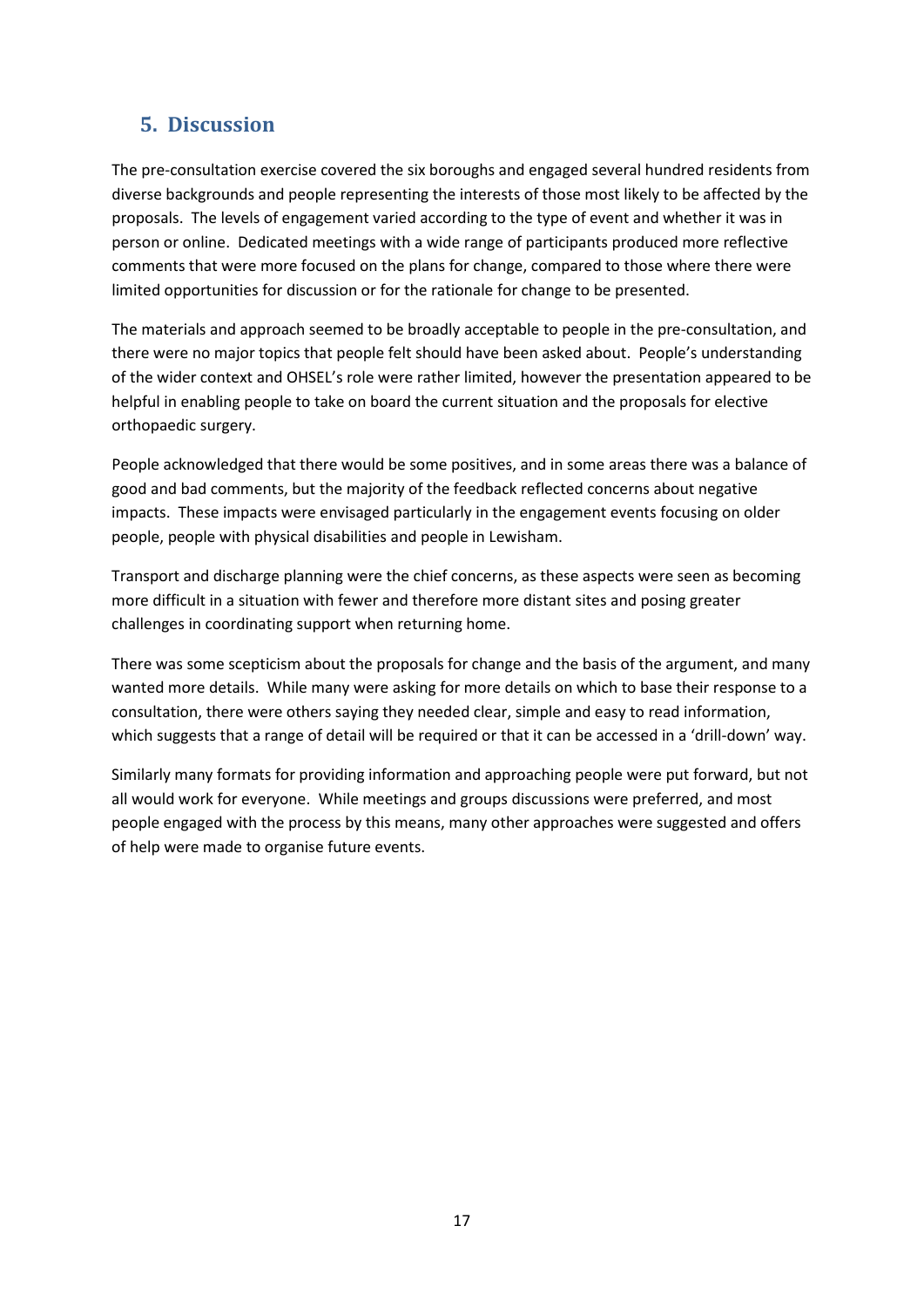# <span id="page-17-0"></span>**APPENDIX 1.** PRE-CONSULTATION QUESTIONS

#### **Questions on the content of the proposals**

1a. Do you think that the changes we are thinking of making will have an impact on you or the people you care for? If so, why? (this could be positive or negative)

1b. If you think the proposed changes would have a negative impact on you, is there anything we could do to reduce this or make it better?

1c. If you think the proposed changes would have a positive impact on you, is there anything we could do to make it even better?

2. Do you think there are other solutions that we haven't considered that could improve planned adult inpatient orthopaedic surgery?

#### **Questions – approach to formal consultation**

3. If we need to consult formally on the final options, how would you like to be involved?

4. Do you, or someone you care for, need any additional information in order to make an informed response to the proposals?

5. During formal public consultation, what information would you find most useful and what formats should we produce this in (e.g. leaflet, video, diagrams)?

6. During formal public consultation, how would you like to share your feedback with us?

7. Are there are any other questions we should be seeking views on?

#### **Questions about the wider health and care context**

Our proposals for planned adult inpatient orthopaedic surgery are part of a bigger piece of work to improve the quality of services across south east London.

8. Do you understand how the proposed changes fit into the wider work of Our Healthier South East London?

9. Any other comments?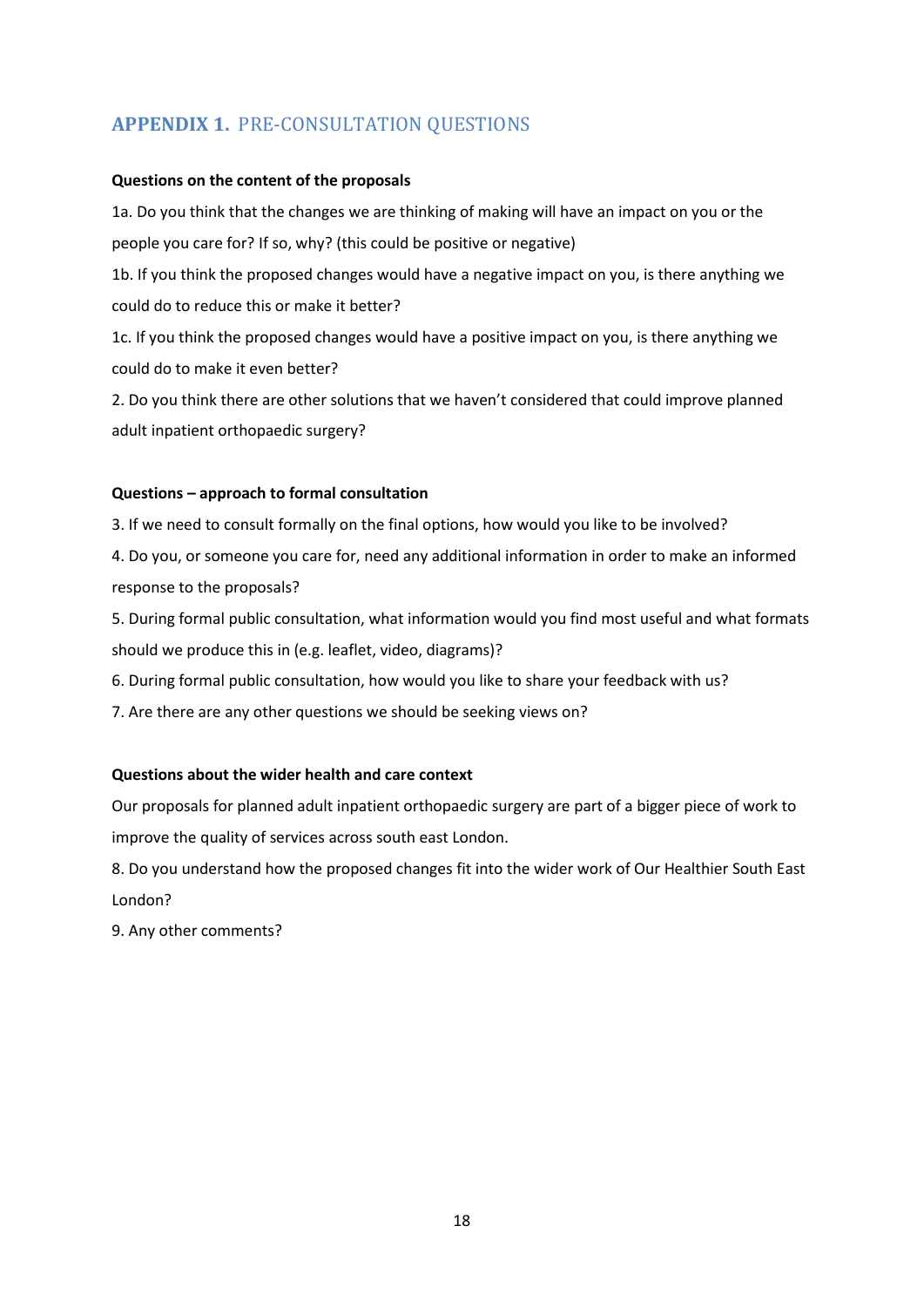# <span id="page-18-0"></span>**APPENDIX 2. SCHEDULE OF ENGAGEMENT EVENTS**

| Code           | <b>Meeting</b>                                                                      | Type of group                 | <b>Date</b> | <b>Borough</b> | Inner/Lewisham/Outer |
|----------------|-------------------------------------------------------------------------------------|-------------------------------|-------------|----------------|----------------------|
| A              | <b>COPSINS</b>                                                                      | Voluntary sector<br>providers | 30.08.16    | Southwark      | Inner                |
| В              | South Locality PPG                                                                  | Patient group                 | 06.09.16    | Southwark      | Inner                |
| C              | North Locality PPG                                                                  | Patient group                 | 07.09.16    | Southwark      | Inner                |
| D              | Southwark Disablement Association                                                   | Disablement                   | 09.09.16    | Southwark      | Inner                |
| E              | <b>Bexley Mencap</b>                                                                | Learning<br>disabilities      | 09.09.16    | Bexley         | Outer                |
| F              | <b>Bexley Mencap</b>                                                                | Learning<br>disabilities      | 14.09.16    | Bexley         | Outer                |
| G              | Golden Oldies                                                                       | Older people                  | 15.09.16    | Southwark      | Inner                |
| н              | SELVIS Lambeth                                                                      | Physical<br>disabilities      | 15.09.16    | Lambeth        | Inner                |
| I              | Gender reassignment telephone<br>interview                                          | Transgender                   | 19.09.16    | Southwark      | Inner                |
| J              | <b>Bromley Patient Advisory Group</b><br>meeting                                    | Patient group                 | 21.09.19    | <b>Bromley</b> | Outer                |
| К              | Speak up Southwark                                                                  | Learning<br>disabilities      | 21.09.16    | Southwark      | Inner                |
| L              | <b>Sceaux Gardens Tenants and</b><br><b>Residents Association</b>                   | Community                     | 21.09.16    | Southwark      | Inner                |
| M1             | Planned Care: Improving Elective<br>Orthopaedics meeting - carers                   | Carers                        | 21.09.16    | Lewisham       | Lewisham             |
| M <sub>2</sub> | Planned Care: Improving Elective<br>Orthopaedics meeting - older<br>people          | Older people                  | 21.09.16    | Lewisham       | Lewisham             |
| M <sub>3</sub> | Planned Care: Improving Elective<br>Orthopaedics meeting - physical<br>disabilities | Physical<br>disabilities      | 21.09.16    | Lewisham       | Lewisham             |
| M4             | Planned Care: Improving Elective<br>Orthopaedics meeting - areas of<br>deprivation  | Area of<br>deprivation        | 21.09.16    | Lewisham       | Lewisham             |
| N              | Southwark Age UK                                                                    | Older people                  | 23.09.16    | Southwark      | Inner                |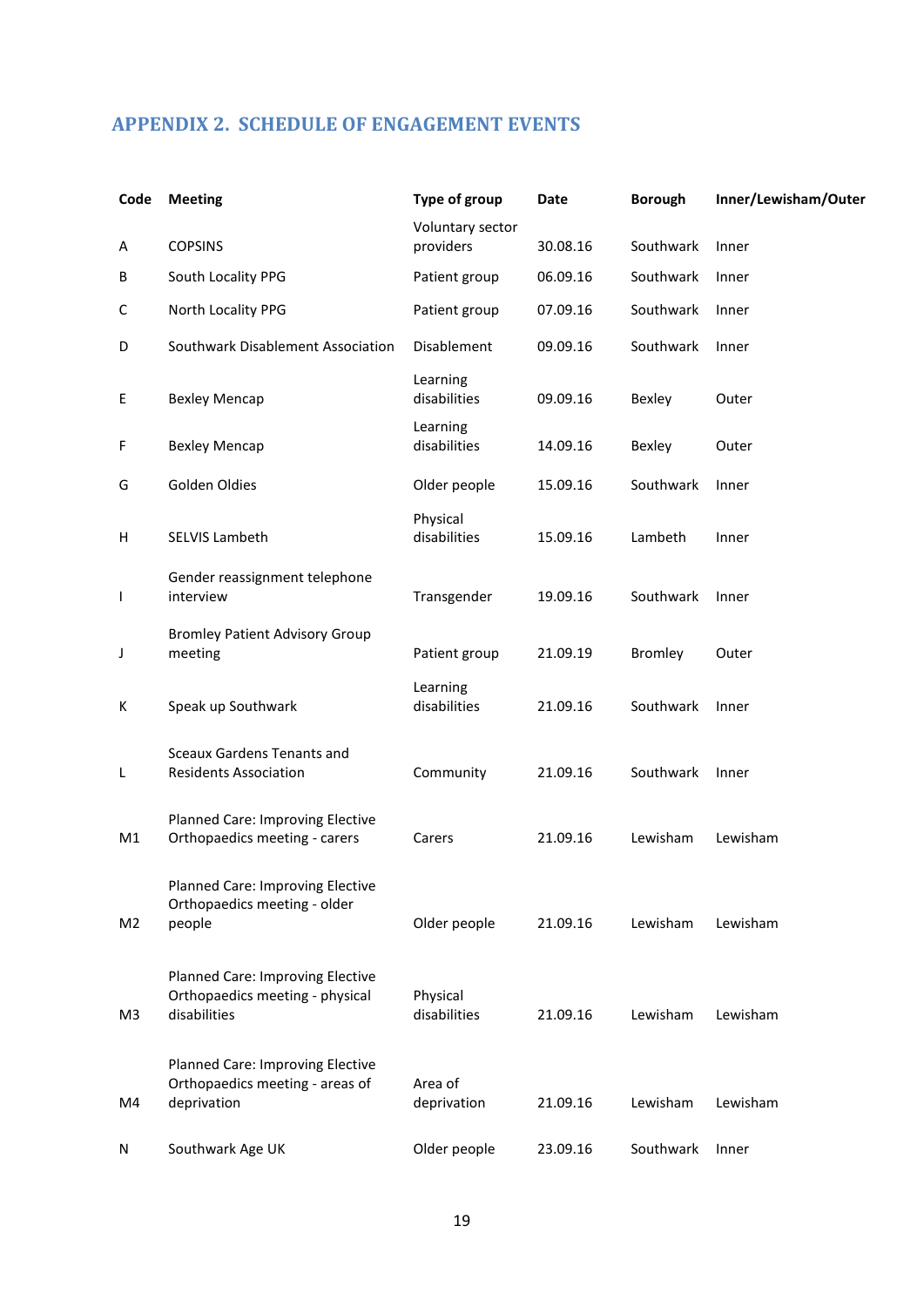| O      | Socialeyes                                                    | Physical<br>disabilities      | 26.09.16                  | Lewisham       | Lewisham |
|--------|---------------------------------------------------------------|-------------------------------|---------------------------|----------------|----------|
| P      | Hard of Hearing Club                                          | Physical<br>disabilities      | 26.09.16                  | <b>Bromley</b> | Outer    |
| Q      | <b>Time and Talents</b>                                       | Community<br>All targeted     | 26.09.16                  | Southwark      | Inner    |
| R      | <b>Bexley Patient Council</b>                                 | groups                        | 28.09.16                  | Bexley         | Outer    |
| S      | Blackfriars settlement - visual<br>impairment group           | Physical<br>disabilities      | 30.09.16                  | Southwark      | Inner    |
| Τ      | Anerley Outreach                                              | Area of<br>deprivation        | 29.09.16                  | <b>Bromley</b> | Outer    |
| U      | <b>Bromley Young Advisors Physical</b><br><b>Disabilities</b> | Physical<br>disabilities      | 19.09.16                  | <b>Bromley</b> | Outer    |
| $\vee$ | Dementia Hub - Carers                                         | Carers                        | 20.09.16                  | <b>Bromley</b> | Outer    |
| W      | Lambeth public event                                          | All targeted<br>groups        | 30.09.16                  | Lambeth        | Inner    |
| х      | Southwark - Latin American<br>Women's Rights                  | BAME/faith<br>group           | 30.09.16                  | Southwark      | Inner    |
| Y      | Greenwich BME group                                           | BAME/faith<br>group           | 26 &<br>27.09.16          | Greenwich      | Outer    |
| Z      | Greenwich pensioners forum                                    | Older people                  | 30.09.16                  | Greenwich      | Outer    |
| AA     | Young Carers Focus Group                                      | Carers<br>Physical            | 04.10.16                  | <b>Bromley</b> | Outer    |
| BB*    | Musculoskeletal services, Libraries                           | disabilities,<br>Older people | 6, 7, 9, 12 &<br>22.09.16 | Bexley         | Outer    |

 *\* combined feedback was supplied from 5 separate events*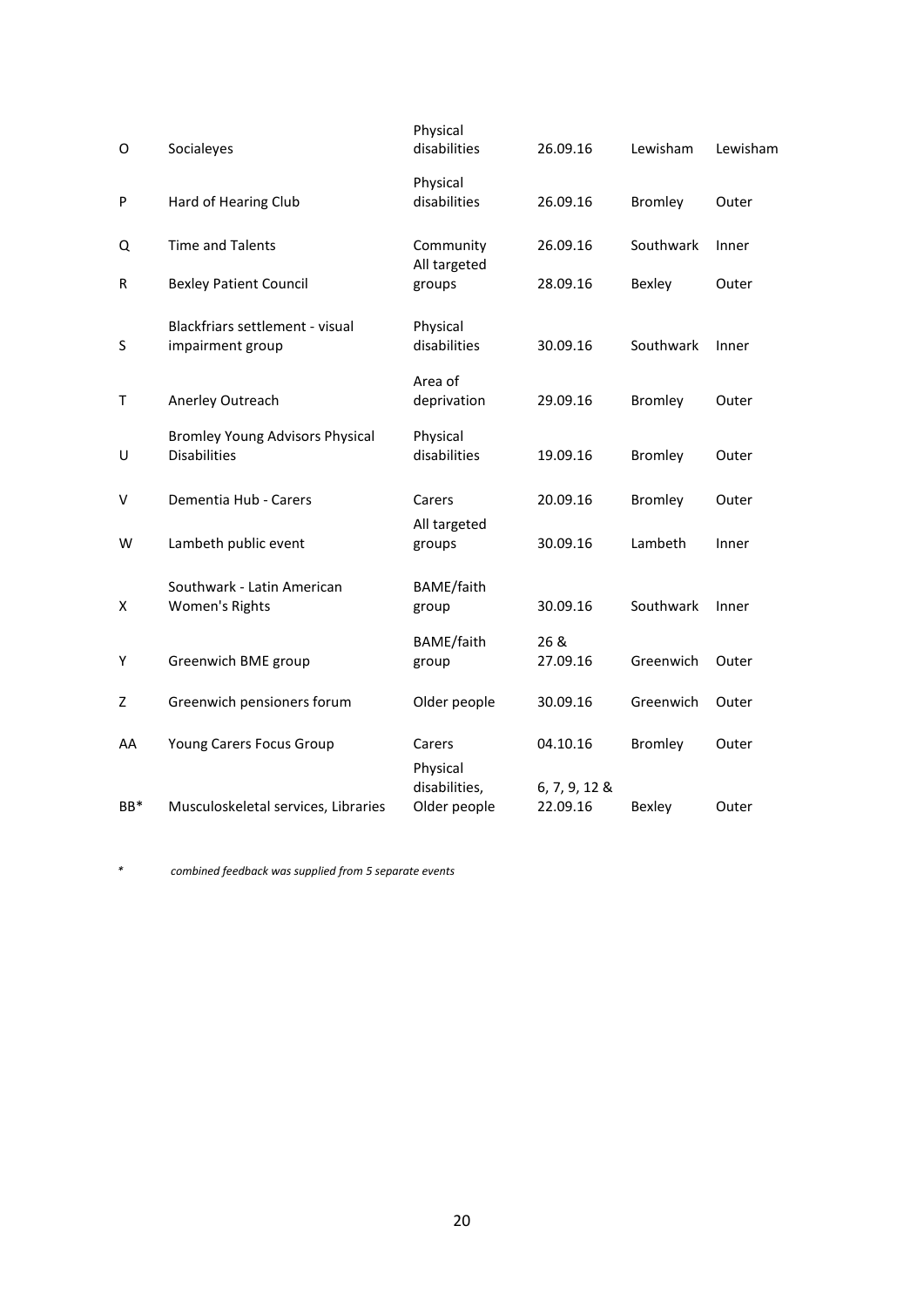# **APPENDIX 3. NUMBERS AND GROUPS PARTICIPATING IN ENGAGEMENT EVENTS**

<span id="page-20-0"></span>

| Event<br>$\mathsf{A}$     | Borough<br>Southwark | <b>Total</b><br>attending<br>$5\phantom{.0}$ | Older<br>people         | <b>Carers</b>  | P/w<br>physical<br>disabilities | P/w<br>learning<br>disabilities | From areas<br>$\mathsf{of}$<br>deprivation | <b>BAME</b><br>groups | Religion/belief Transgender |             | Refugee/migrant | Community<br>groups | Patient<br>group | Voluntary<br>sector/care<br>providers<br>5 | Other (NHS<br>providers,<br>Healthwatch) |
|---------------------------|----------------------|----------------------------------------------|-------------------------|----------------|---------------------------------|---------------------------------|--------------------------------------------|-----------------------|-----------------------------|-------------|-----------------|---------------------|------------------|--------------------------------------------|------------------------------------------|
| $B^*$                     | Southwark            | 6                                            |                         |                |                                 |                                 |                                            |                       |                             |             |                 |                     | 6                |                                            |                                          |
| $\mathsf{C}$              | Southwark            | 6                                            |                         |                |                                 |                                 |                                            |                       |                             |             |                 |                     | $\boldsymbol{6}$ |                                            |                                          |
| D <sup>*</sup>            | Southwark            | $26\,$                                       |                         |                | 13                              | $13\,$                          |                                            |                       |                             |             |                 |                     |                  |                                            |                                          |
| E                         | Bexley               | 11                                           |                         |                |                                 | $11\,$                          |                                            |                       |                             |             |                 |                     |                  |                                            |                                          |
| F                         | Bexley               | $10\,$                                       |                         |                |                                 | $10\,$                          |                                            |                       |                             |             |                 |                     |                  |                                            |                                          |
| G                         | Southwark            | $18\,$                                       | 18                      |                |                                 |                                 |                                            |                       |                             |             |                 |                     |                  |                                            |                                          |
| $\boldsymbol{\mathsf{H}}$ | Lambeth              | 12                                           |                         |                | $12\,$                          |                                 |                                            |                       |                             |             |                 |                     |                  |                                            |                                          |
| $\mathbf{I}$              | Southwark            | $\mathbf{1}$                                 |                         |                |                                 |                                 |                                            |                       |                             | $\mathbf 1$ |                 |                     |                  |                                            |                                          |
| $\mathsf J$               | Bromley              | $\,6\,$                                      |                         |                |                                 |                                 |                                            |                       |                             |             |                 |                     | $\,$ 6 $\,$      |                                            |                                          |
| К                         | Southwark            | 6                                            |                         |                |                                 | $\boldsymbol{6}$                |                                            |                       |                             |             |                 |                     |                  |                                            |                                          |
| L                         | Southwark            | 13                                           |                         |                |                                 |                                 |                                            |                       |                             |             |                 | 13                  |                  |                                            |                                          |
| $M^*$                     | Lewisham             | 23                                           | $\overline{\mathbf{3}}$ |                | $\mathbf{3}$                    |                                 |                                            | $\sqrt{7}$            |                             |             | $\mathbf{3}$    |                     | $\mathbf{3}$     |                                            | 4                                        |
| N                         | Southwark            | $\,6\,$                                      | $\boldsymbol{6}$        |                |                                 |                                 |                                            |                       |                             |             |                 |                     |                  |                                            |                                          |
| $\mathsf O$               | Lewisham             | 23                                           |                         |                | 23                              |                                 |                                            |                       |                             |             |                 |                     |                  |                                            |                                          |
| $\sf P$                   | Bromley              | 12                                           |                         |                | $12\,$                          |                                 |                                            |                       |                             |             |                 |                     |                  |                                            |                                          |
| Q                         | Southwark            | 21                                           |                         |                |                                 |                                 |                                            |                       |                             |             |                 | $21\,$              |                  |                                            |                                          |
| $R^*$                     | Bexley               | $20\,$                                       | 11                      | 8              | $\mathbf{3}$                    | $\mathbf{1}$                    | $\mathbf{1}$                               | $5\phantom{.0}$       | $\mathbf{1}$                |             | $\mathbf{1}$    |                     |                  | $\mathbf 1$                                | $\mathbf{1}$                             |
| S                         | Southwark            | 15                                           |                         |                | 15                              |                                 |                                            |                       |                             |             |                 |                     |                  |                                            |                                          |
| $\mathsf T$               | Bromley              | $\overline{4}$                               |                         |                |                                 |                                 | $\overline{4}$                             |                       |                             |             |                 |                     |                  |                                            |                                          |
| U                         | Bromley              | $\overline{2}$                               |                         |                | $\overline{2}$                  |                                 |                                            |                       |                             |             |                 |                     |                  |                                            |                                          |
| ${\sf V}$                 | Bromley              | 17                                           |                         | $17\,$         |                                 |                                 |                                            |                       |                             |             |                 |                     |                  |                                            |                                          |
| W                         | Lambeth              | 14                                           | 6                       | $\overline{a}$ | 5                               | $\mathbf{1}$                    |                                            | $\overline{2}$        |                             |             |                 |                     | 7 <sup>7</sup>   | $\mathbf{1}$                               | $\overline{2}$                           |
| X                         | Southwark            | 21                                           |                         |                |                                 |                                 |                                            | 21                    |                             |             |                 |                     |                  |                                            |                                          |
| Y*                        | Greenwich            | $34\,$                                       |                         |                |                                 |                                 |                                            | $17\,$                | 17                          |             |                 |                     |                  |                                            |                                          |
| Z                         | Greenwich            | 54                                           | 54                      |                |                                 |                                 |                                            |                       |                             |             |                 |                     |                  |                                            |                                          |
| AA                        | Bromley              | 8                                            |                         | $\bf 8$        |                                 |                                 |                                            |                       |                             |             |                 |                     |                  |                                            |                                          |
| BB*                       | Bexley               | 29                                           |                         |                | $12\,$                          |                                 |                                            |                       |                             |             |                 | $17\,$              |                  |                                            |                                          |

 *\* best estimate of exact numbers in each group*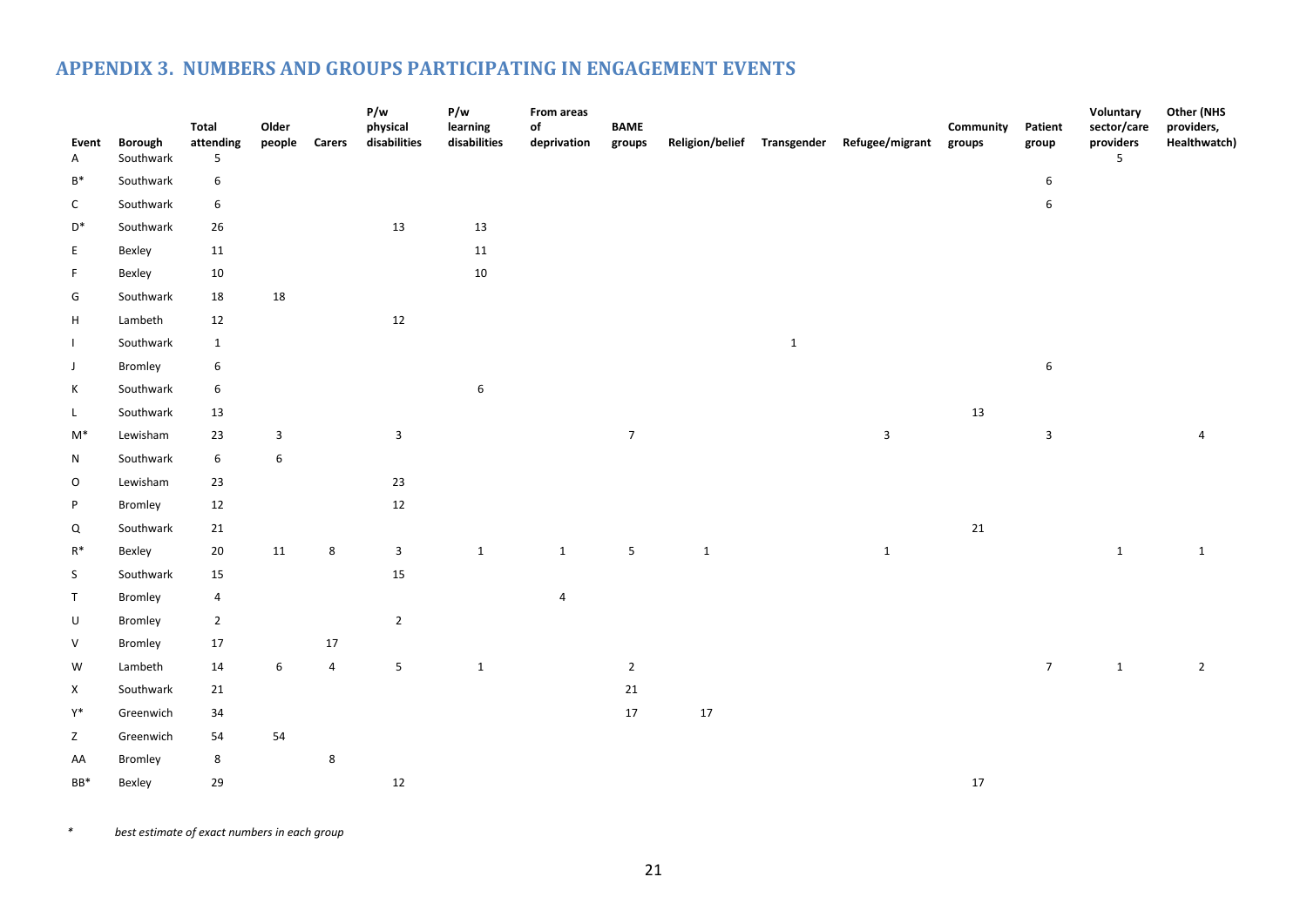# **APPENDIX 4. RESPONSES TO THE PRE-CONSULTATION QUESTIONS**

Responses on feedback forms for each pre-consultation question, showing themes that emerged and how often comments were repeated

#### **1a. Do you think that the changes we are thinking of making will have an impact on you or the people you care for? If so, why? (this could be positive or negative)**

<span id="page-21-0"></span>

|                                      |    | <b>Negative</b>                                                                                        |   | <b>Positive</b>                                    |
|--------------------------------------|----|--------------------------------------------------------------------------------------------------------|---|----------------------------------------------------|
| Transport/accessibility              | 10 | Patients - greater needs, discomfort with longer journey, anxiety                                      |   | simpler with fewer venues                          |
|                                      | 8  | Carers etc. more difficult to visit and accompany                                                      |   | can have some appointments locally/minimise travel |
|                                      | 8  | Specific transport needs (e.g. frail, with visual impairments, etc.)                                   |   | willing to travel further for better care          |
|                                      | 6  | public transport problems, e.g. proximity and frequency of transport                                   |   |                                                    |
|                                      | 4  | problems with parking and walking                                                                      |   |                                                    |
|                                      | 4  | specific routes seen as difficult, e.g. to Lewisham, to Orpington, London Bridge station               |   |                                                    |
|                                      | 4  | cost of travel, concessions                                                                            |   |                                                    |
|                                      |    | peak time travel                                                                                       |   |                                                    |
|                                      |    | Guy's too far (from Greenwich)                                                                         |   |                                                    |
|                                      |    |                                                                                                        |   |                                                    |
| Waiting                              |    | no access to consultant to discuss surgery                                                             | 3 | shorter wait                                       |
|                                      | 3  | experience of long waits for procedure/appt at Q Mary's/Orpington/Lew, e.g. after surgery at<br>King's |   |                                                    |
|                                      | 5  | concerns about waiting longer                                                                          |   |                                                    |
|                                      |    |                                                                                                        |   |                                                    |
| Familiarity with<br>location/service | 2  | concerns about the unknown                                                                             |   | will get to know staff                             |
|                                      |    |                                                                                                        |   |                                                    |
| Patient choice                       | 6  | Don't want patient choice restricted, can you choose to go somewhere else?                             |   | prefer Guy's or Orpington (from Southwark)         |
|                                      |    |                                                                                                        | 2 | prefer Lewisham (from Lewisham and Greenwich)      |
|                                      |    |                                                                                                        | 2 | prefer Guy's (from Lambeth)                        |
|                                      |    |                                                                                                        |   |                                                    |
| Discharge arrangements               | 6  | concerns about discharge, social care and continuity of care, home environment checked                 |   | shorter stays                                      |
|                                      | 2  | harder to co-ordinate support across boroughs, e.g. post-op physio                                     |   | fewer inappropriate discharges                     |
|                                      | 6  | concern about earlier discharge/post surgical complications fitness to travel                          |   |                                                    |
|                                      |    | lack of knowledge about local support on discharge                                                     |   |                                                    |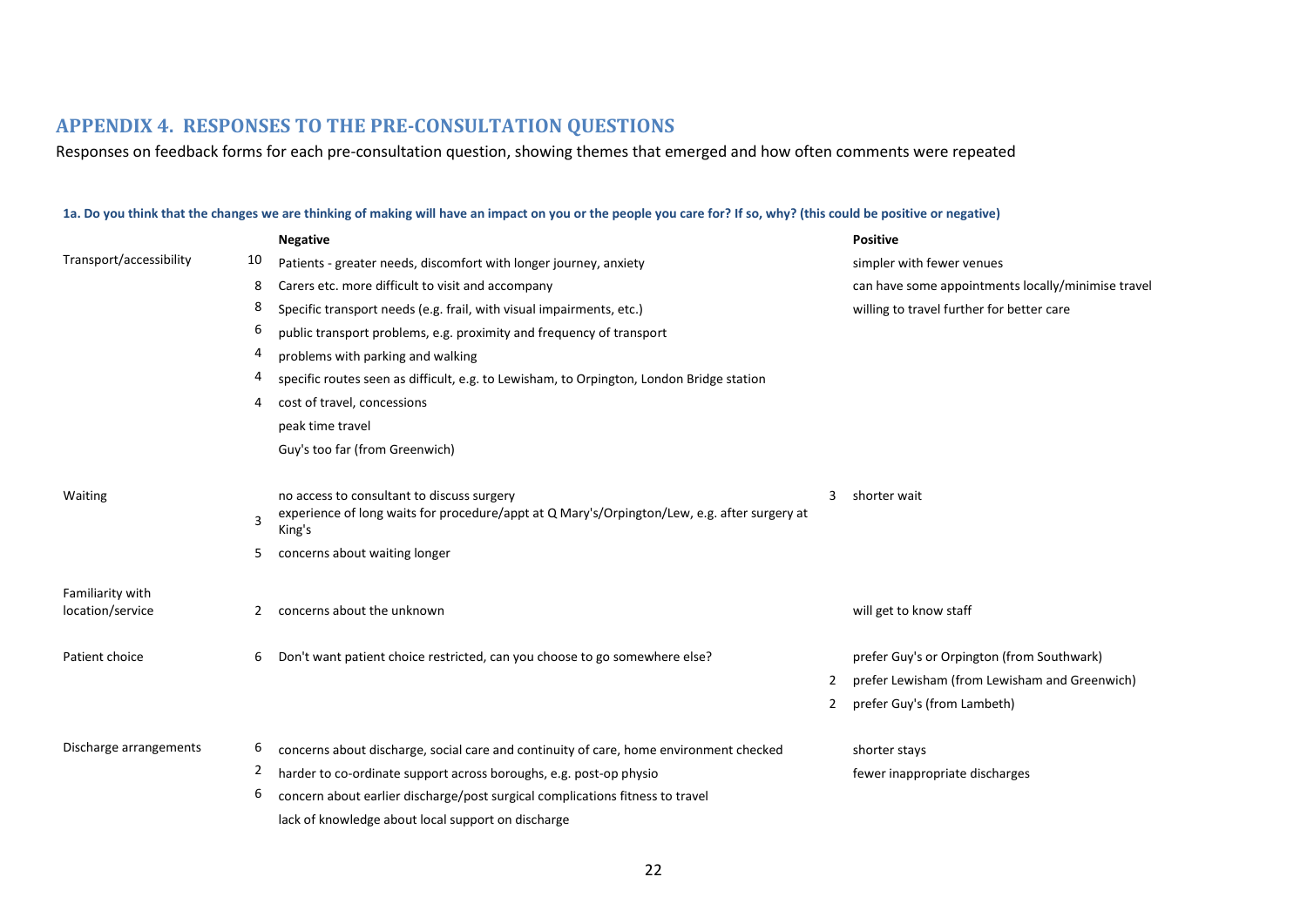| Facilities                  |              | can carers stay?                                                                  |                | ring-fenced so not postponed for emergencies                                                          |
|-----------------------------|--------------|-----------------------------------------------------------------------------------|----------------|-------------------------------------------------------------------------------------------------------|
|                             | 2            | privacy on ward, gender-neutral toilets                                           |                | extra capacity                                                                                        |
|                             | 3            | what will have to give way for more surgery and more facilities, e.g. fewer beds? |                |                                                                                                       |
|                             | 2            | concerns about coping with RTAs/emergencies                                       |                |                                                                                                       |
|                             | 2            | need more ICU/high dependency facilities                                          |                |                                                                                                       |
|                             |              | already overcrowded outpatient areas                                              |                |                                                                                                       |
| Staff expertise and numbers | 4            | concern about adequate staffing/cover, needing more staff                         | 6              | staff (become) more expert so better care<br>better staffing levels, not over-stretched, lower agency |
|                             | 2            | concern about dignity and respect, dealing with people with MH problems           | 3              | costs                                                                                                 |
|                             | 2            | concern about over-specialising/de-skilling                                       |                |                                                                                                       |
| Communications/notes        |              | specific needs for letters, e.g. if visually impaired                             |                | notes stay in one place                                                                               |
|                             | 2            | already poor communications                                                       |                |                                                                                                       |
| Standards of care           | 2            | negative reputation/experience at specific site (King's, Lew/Orp)                 |                | positive at Guy's                                                                                     |
|                             |              | concern about seamless care pre and post surgery                                  | $\overline{2}$ | might be improved                                                                                     |
|                             |              | fear of rationing/limits on treatments                                            |                |                                                                                                       |
| Rationale for change        | 3            | concerns about how 2 centres will cope if 7 struggle, will it work                |                |                                                                                                       |
|                             | 4            | where will the funding come from for expansion/new builds and equipment purchases |                |                                                                                                       |
|                             |              | is it justified?                                                                  |                |                                                                                                       |
| Other/miscellaneous         |              | currently can't get nail care if live another borough                             | $\overline{2}$ | fewer infections                                                                                      |
|                             |              |                                                                                   |                | better service generally                                                                              |
|                             |              | bigger impact on local hosp/services                                              | 3              |                                                                                                       |
|                             | $\mathbf{2}$ | quantity at cost of quality?                                                      |                | quality of service more important than journey time                                                   |
|                             |              | poor experience (for other person/other hosp)                                     |                | good experience (for other person/other hosp)                                                         |
|                             |              | requires more help from relatives, etc to access care                             | 5              | no concerns/impact                                                                                    |
|                             |              | concerns about further specialisation impacting on travel                         |                |                                                                                                       |
|                             |              | strong concerns among pensioners group (Greenwich)                                |                |                                                                                                       |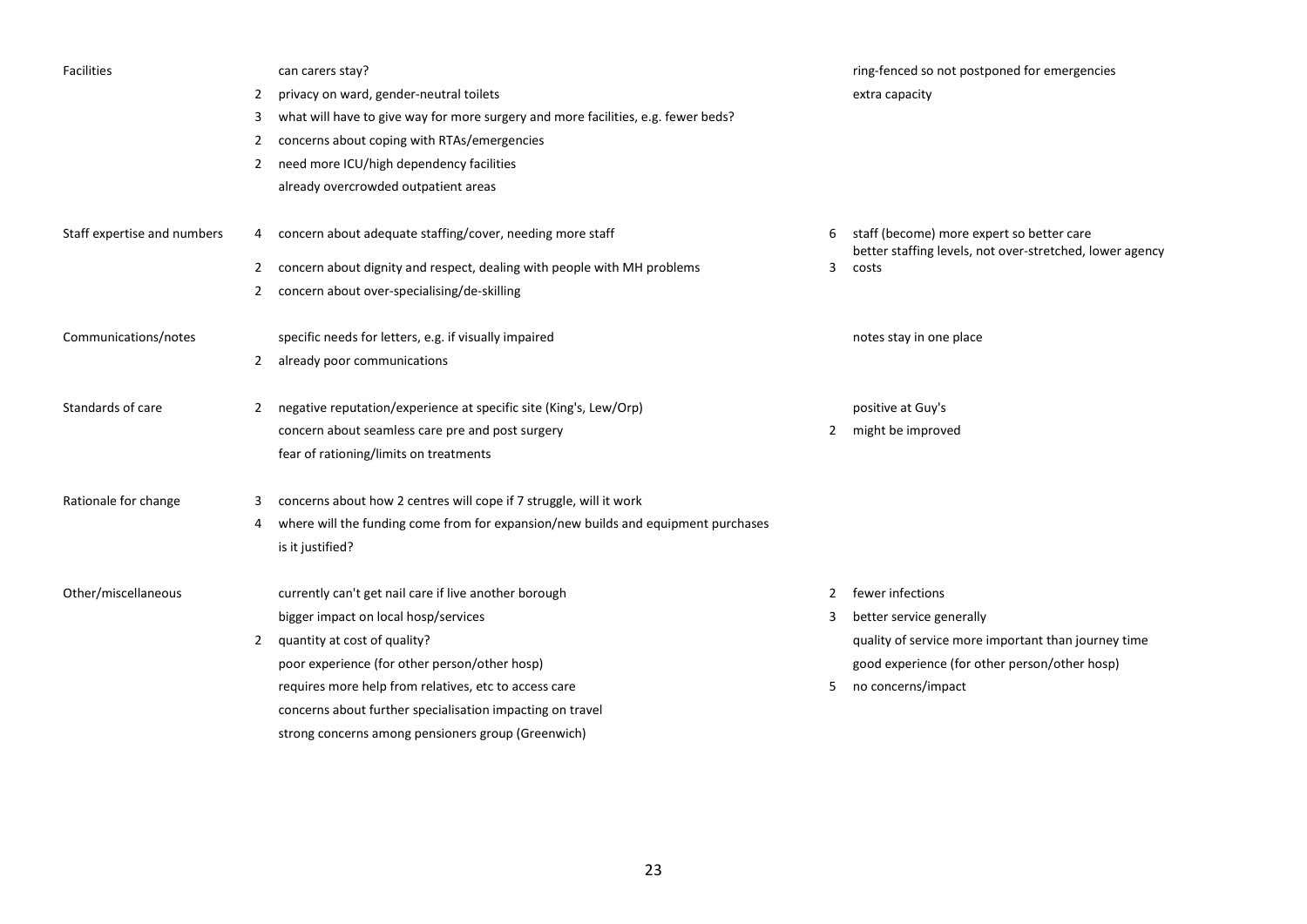# **1b. If you think the proposed changes would have a negative impact on you, is there anything we could do to reduce this or make it better?**

| Transport/accessibility                | 5<br>5 | Should improve patient transport, e.g. from home or from local hospital<br>paid for transport for patients and carers, e.g. paid taxi services like SWL Elective Orthopaedic<br>Centre does                    |
|----------------------------------------|--------|----------------------------------------------------------------------------------------------------------------------------------------------------------------------------------------------------------------|
|                                        | 3      | want easily accessible and local treatment                                                                                                                                                                     |
|                                        | 5      | improve communication and support to access new locations<br>build transport solutions into the plans, as it is a major issue e.g. for groups less likely to have a                                            |
|                                        | 6      | car                                                                                                                                                                                                            |
|                                        |        | expand space for parking and flow of patient/visitors                                                                                                                                                          |
|                                        |        | co-ordinate batches of operations from same area for transport purposes                                                                                                                                        |
|                                        |        | provide visitor parking permits                                                                                                                                                                                |
|                                        |        | shorten stay to reduce family visiting problems                                                                                                                                                                |
| Waiting                                |        | improve current experience of long/uncertain waiting time                                                                                                                                                      |
| Familiarity with a<br>location/service |        | improve info on new sites for carers                                                                                                                                                                           |
| Patient choice                         |        |                                                                                                                                                                                                                |
| Discharge<br>arrangements              | 5      | improve systems to co-ordinate discharge and support, fix appointments before leaving hosp,<br>etc                                                                                                             |
|                                        | 3      | expand staffing and organisation of discharge to cope with greater capacity<br>clarify what patients/carers can expect, e.g. change in meds or local Age UK service? need to<br>do more after-care themselves? |
| <b>Facilities</b>                      | 2      | waiting areas need to accommodate people with phys dis (e.g. hearing)                                                                                                                                          |
|                                        |        | consultation presentation should acknowledge individuals can be both + and - impacted                                                                                                                          |
|                                        | 3      | ensure sufficient capacity for higher volumes and still maintaining patient choice                                                                                                                             |
|                                        |        | build up local hospitals to provide expert care locally                                                                                                                                                        |
|                                        |        | have outpatient and inpatient care in the same place to avoid confusion                                                                                                                                        |
|                                        |        | have follow-up appointments locally                                                                                                                                                                            |
|                                        |        | learn from private sector                                                                                                                                                                                      |
| Staff expertise                        |        | ensure same quality of surgeons remain in other sites for emergencies                                                                                                                                          |
|                                        |        | address potential over-specialism/boredom for surgeons                                                                                                                                                         |
| Communications/notes                   | 7      | GP should inform hosp of specific needs<br>better communications between all involved, e.g. access to notes, letters making it clear when<br>attending 2 different hospitals                                   |
|                                        |        | short patient films or tours to aid familiarity with new site                                                                                                                                                  |
|                                        |        | make use of current info/communications, e.g. dementia patients 'green folder'                                                                                                                                 |
| Rationale for change                   |        | needs to be explained clearly                                                                                                                                                                                  |
|                                        | 3      | prefer local services unless there is clear evidence of receiving better care                                                                                                                                  |
| Other/miscellaneous                    |        | no negative impact (on younger people) therefore nothing you could do to improve                                                                                                                               |
|                                        |        | cutting expenditure is intrinsically negative so hard to reduce impact                                                                                                                                         |
|                                        |        | two sites seem too few for demand                                                                                                                                                                              |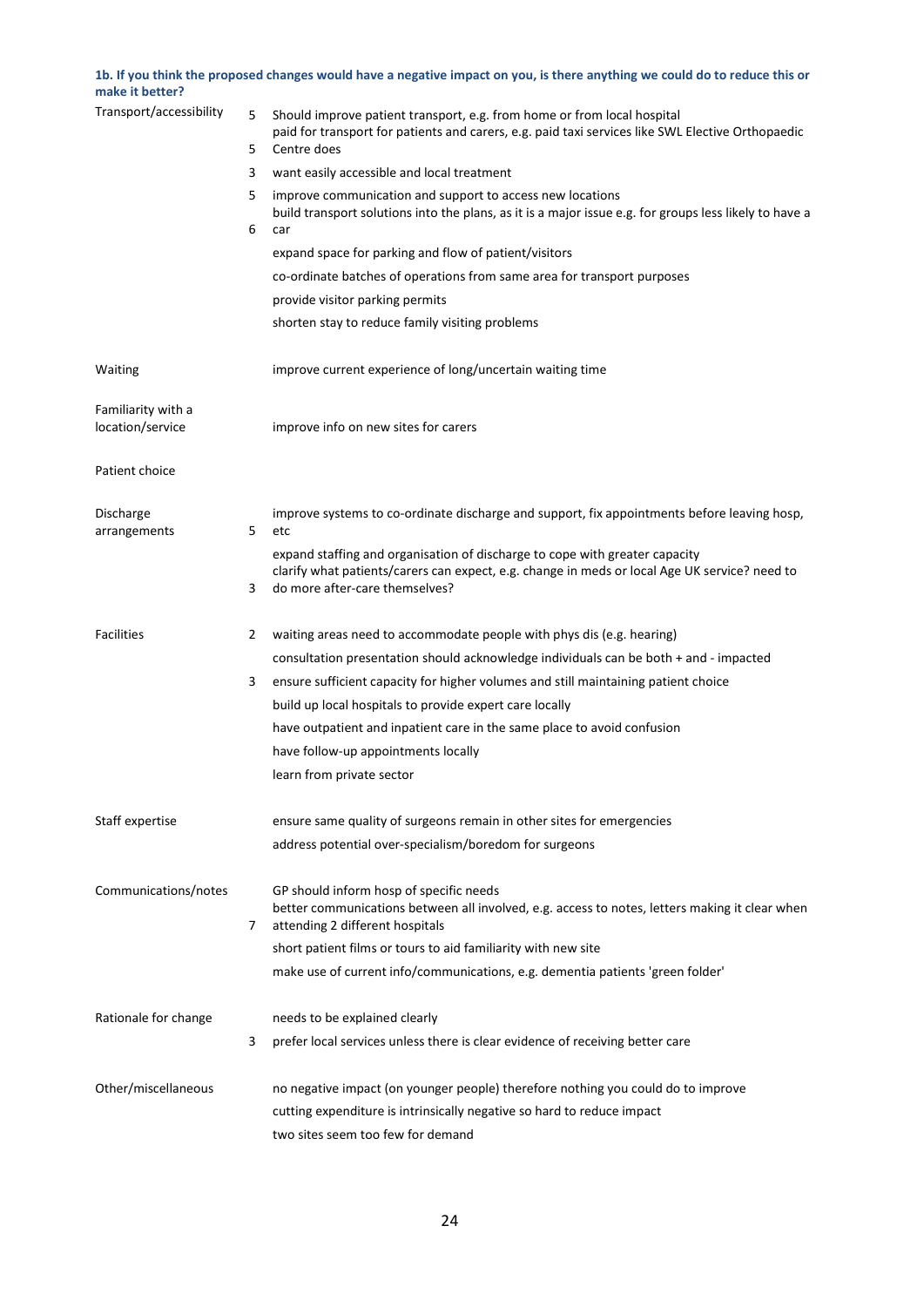#### **1c. If you think the proposed changes would have a positive impact on you, is there anything we could do to make it even better?**

| Presentation                         |        | Be more explicit about benefits, i.e. give detail/numbers on shorter waits, fewer cancellations<br>Will there still be cancellations?                                                               |
|--------------------------------------|--------|-----------------------------------------------------------------------------------------------------------------------------------------------------------------------------------------------------|
| Transport/accessibility              | 3      | Provide support on the journey, e.g. to people with LD, when less easy for family to<br>accompany on longer journeys                                                                                |
|                                      | 2      | Provide free transport, also for relatives to visit                                                                                                                                                 |
|                                      |        | Improve access to service for people from areas of deprivation                                                                                                                                      |
| Wait                                 |        | Provide more information on likely wait for appointment                                                                                                                                             |
|                                      | 2      | Improve waiting times, e.g. offer another/outer London site if wait is quicker                                                                                                                      |
| Familiarity with<br>location/service | 2      | Allay anxiety about new arrangements, help with new journeys/routes                                                                                                                                 |
| Patient choice                       | 2      | Continue to offer choice                                                                                                                                                                            |
|                                      |        | Prefer Guy's and St Thomas (from Southwark)                                                                                                                                                         |
| Discharge arrangements               |        | Provide everyone with a named contact for discharge arrangements                                                                                                                                    |
|                                      | 2      | Good discharge procedures                                                                                                                                                                           |
|                                      | 2      | Better communications to set up post-op care and support, e.g. neighbourhood care networks                                                                                                          |
| <b>Facilities</b>                    |        | Provide reassurance that the centres would have all latest equipment                                                                                                                                |
| Staff                                | 4      | Better staff training to support people with visual impairments, learning disabilities, etc                                                                                                         |
|                                      | 2      | Improve opportunities for staff to learn from each other, advance their careers                                                                                                                     |
|                                      |        | Have physios in the team                                                                                                                                                                            |
|                                      |        | Train staff in local hospitals so don't need to travel                                                                                                                                              |
| Communications/notes                 | 3<br>3 | Need support from GPs and others to people having to go to different places for care<br>Need extra support for people with LD, e.g. easy to understand letters and easy to make<br>contact by phone |
|                                      |        | Maintain paper notification for older people                                                                                                                                                        |
|                                      |        | Need good note-sharing                                                                                                                                                                              |
|                                      |        | Provide second language translators in chosen sites                                                                                                                                                 |
|                                      |        | Better plain English communications                                                                                                                                                                 |
| Standards of care                    | 3      | Happy to travel for better care/quality of care is most important                                                                                                                                   |
| Miscellaneous                        |        |                                                                                                                                                                                                     |
| comments                             |        | Did not anticipate positive impacts                                                                                                                                                                 |
|                                      |        | Have longer occupational therapy sessions                                                                                                                                                           |
|                                      |        | Will this process be rolled out to other areas, e.g. paediatrics and urgent care?                                                                                                                   |
|                                      |        | Review performance and publish statistics on waiting times and infections, etc                                                                                                                      |
|                                      | 2      | Quicker and more efficient is good                                                                                                                                                                  |
|                                      |        | Please improve our local hospital                                                                                                                                                                   |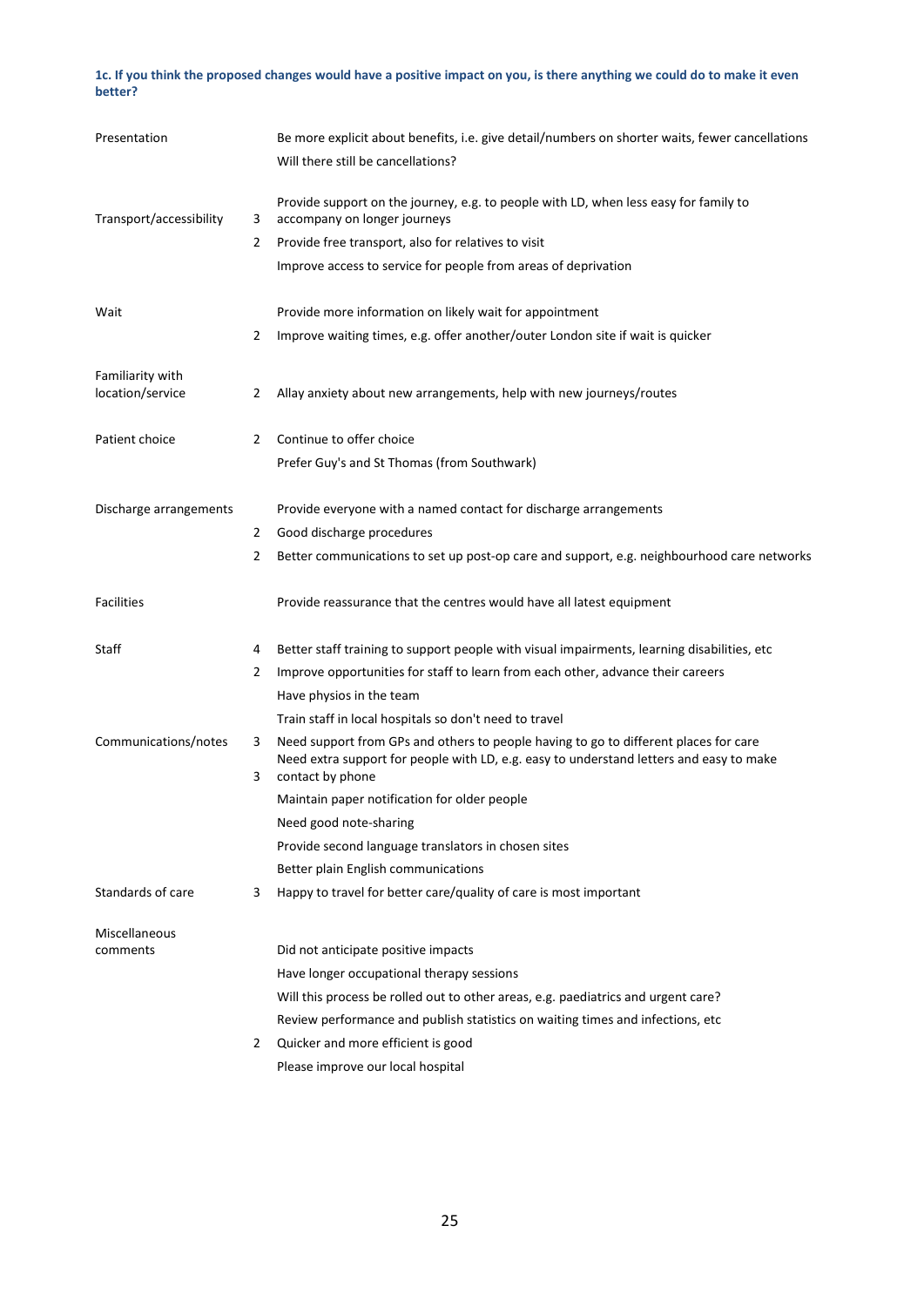#### **2. Do you think there are other solutions that we haven't considered that could improve planned adult inpatient orthopaedic surgery?**

- D Will surgeons want to travel between hospitals?
- G Poor experience at King's with inappropriate discharge
- I Wouldn't one site be more manageable?
- J Establish convalescent homes in the community for recovery
- K Plans might be over-taken by government or policy changes and not all achieved
- M2 Make more use of private sector capacity
- M3 Move staff more flexibly (rather than patients)
- Y, Z Train up local staff/train more specialists to provide local specialist after-care

*Quite a few groups were unsure how to respond to this question*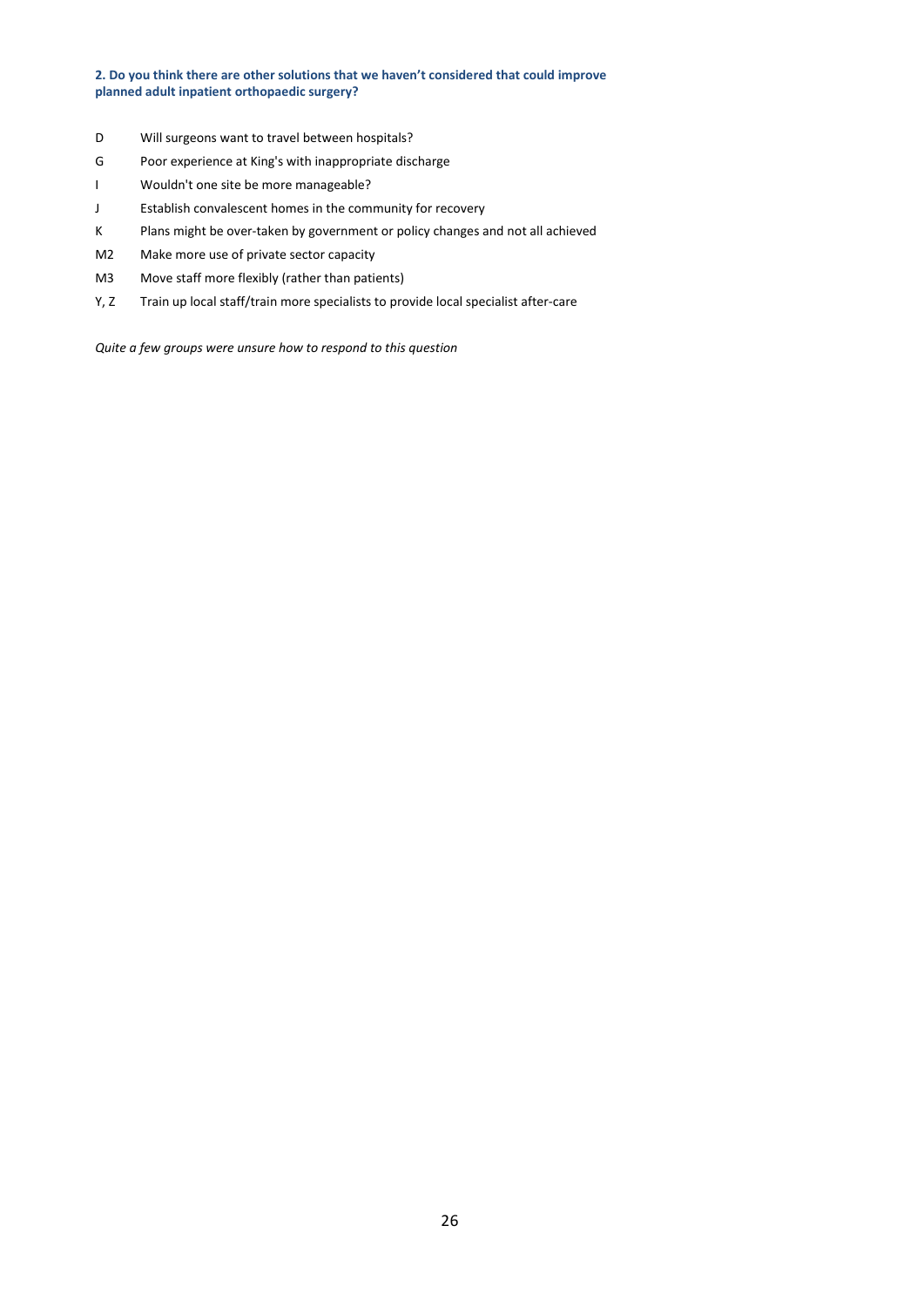#### **3. If we need to consult formally on the final options, how would you like to be involved?**

| Offers of   |                                  |                                                                                                                                                                                           |
|-------------|----------------------------------|-------------------------------------------------------------------------------------------------------------------------------------------------------------------------------------------|
| help        | Α                                | To go out and speak to groups                                                                                                                                                             |
|             | O                                | Hold a wider event                                                                                                                                                                        |
|             |                                  |                                                                                                                                                                                           |
| Suggestions | A, I, M3, O                      | Provided contact names and more groups who should be engaged                                                                                                                              |
|             | A                                | Public venues suggested                                                                                                                                                                   |
|             | E, U<br>E, F, H, M4,             | Easy read                                                                                                                                                                                 |
|             | U, V, Y, Z<br>I, M1, M2, V,<br>W | Come to visit us, face-to-face is 'best', 'most popular'<br>Make more efforts to target affected people and understand their issues, e.g. what is the<br>experience of having a procedure |
|             | I, R, BB                         | Not online, social media                                                                                                                                                                  |
|             | J<br>J, M1, M3, T,               | Needs clear overall plan/summary                                                                                                                                                          |
|             | W<br>M1, M2, M3,                 | Hold public meetings across the borough                                                                                                                                                   |
|             | M4, P                            | Make use of existing meetings/church/community events                                                                                                                                     |
|             | M1, M4                           | Materials in different languages                                                                                                                                                          |
|             | M <sub>2</sub>                   | Informal sessions to encourage honest participation                                                                                                                                       |
|             | M <sub>2</sub>                   | Focus less on money and politics                                                                                                                                                          |
|             | M2, Y                            | Take on board views from as many and as wide a range of people as possible                                                                                                                |
|             | M3, T                            | Online, e.g. survey                                                                                                                                                                       |
|             | O                                | Run focus groups, e.g. Pensioner' Forum, Blind Aid                                                                                                                                        |
|             | T                                | Through GP                                                                                                                                                                                |
|             | U                                | Via a variety of platforms, including Skype                                                                                                                                               |
|             | W                                | Consider having day and evening meetings                                                                                                                                                  |
|             | Y                                | Need more engagement from BME communities                                                                                                                                                 |
|             | AA                               | Texting is best for young carers                                                                                                                                                          |

*Responses say a lot about the approach people would like the consultation to take*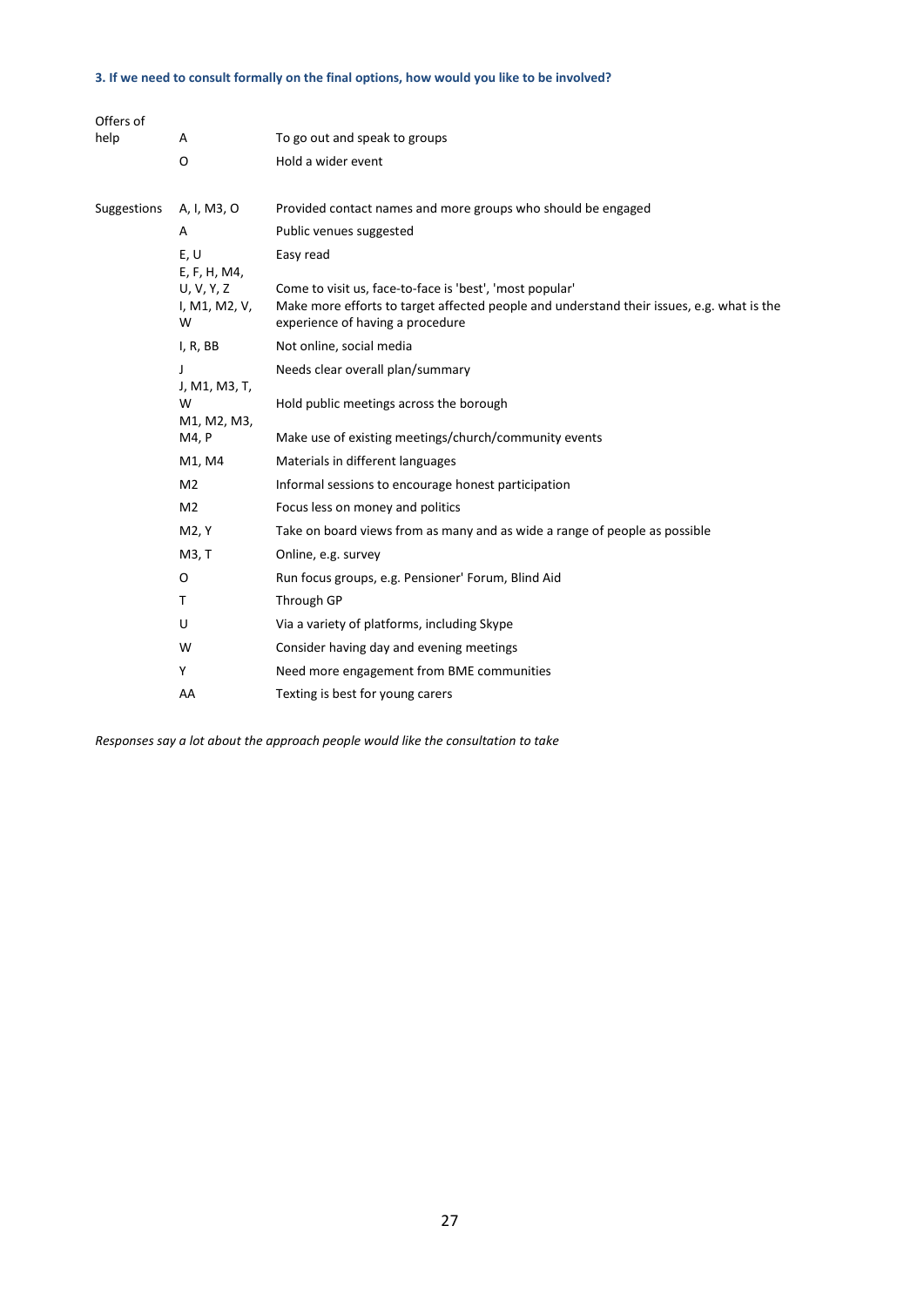**4. Do you, or someone you care for, need any additional information in order to make an informed response to the proposals?** 

| Transport                 | 2 | Need more info to alleviate concerns, e.g. if required to arrive at 7.30am                                                                                                               |
|---------------------------|---|------------------------------------------------------------------------------------------------------------------------------------------------------------------------------------------|
| Patient choice            |   | Will we have a choice between the two sites?                                                                                                                                             |
| Discharge<br>arrangements |   | Want to know more about discharge teams                                                                                                                                                  |
| Staff/Workforce           | 2 | Do staff support the plans?                                                                                                                                                              |
|                           |   | If surgeons are to be taken away from emergency care, how will emergency work be covered?                                                                                                |
|                           |   | Will there be extra surgeons?                                                                                                                                                            |
| Funding                   |   | Where will the funding come from?                                                                                                                                                        |
|                           | 3 | More detail on scoring the options                                                                                                                                                       |
| Communications            |   | Reassurance that records will follow patients                                                                                                                                            |
| Standards of care         |   | How will providers comply with standards of care?                                                                                                                                        |
| Information<br>generally  | 9 | More detail with facts and figures wanted, e.g. scale of financial problem, effect on waiting times for<br>different procedures                                                          |
|                           | 3 | How plan was arrived at, and are these the only options?                                                                                                                                 |
|                           | 3 | Explain benefits/outcomes that patients and carers will notice                                                                                                                           |
|                           |   | Explain how decision will be reached and by whom                                                                                                                                         |
|                           |   | Offer optional levels of info, so people who want it can access more detail<br>Supply details relating to each option, e.g. showing how transport arrangements differ for each<br>option |
|                           |   | How the Committee in Common works                                                                                                                                                        |
|                           |   | How vulnerable adults will be catered for<br>More about effectiveness of SW London model, e.g. provide waiting time, infection control and<br>patient experience info                    |
|                           | 2 | Supply information in advance to can understand more fully                                                                                                                               |
|                           |   | More about how GPs and hospitals will liaise                                                                                                                                             |
|                           |   | More about the procurement process                                                                                                                                                       |
|                           |   | Safeguards around the proposals                                                                                                                                                          |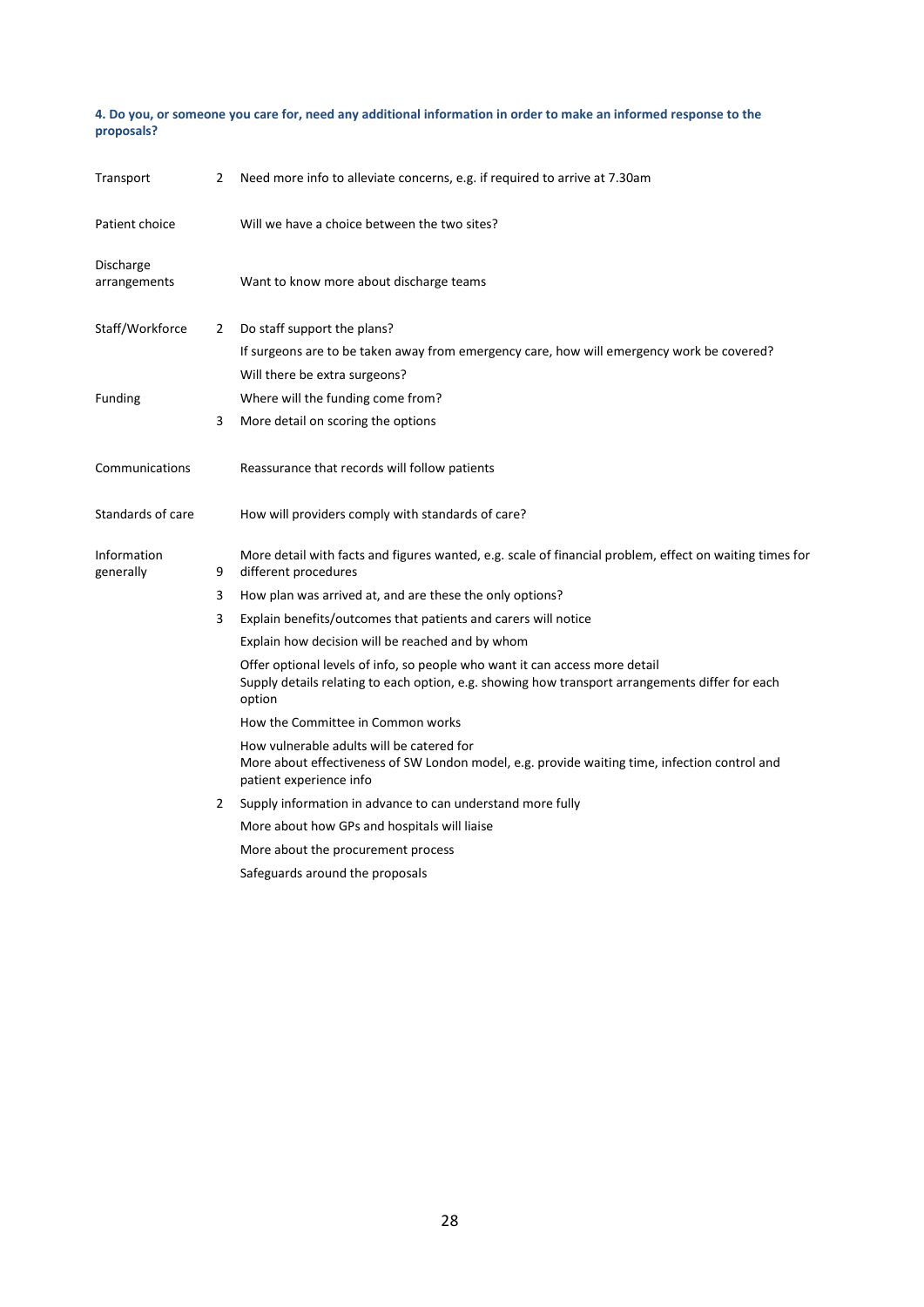#### **5. During formal public consultation, what information would you find most useful and what formats should we produce this in (e.g. leaflet, video, diagrams)?**

| Information/Format | 8              | Short film/video/presentation to portray what it will be like, distribute to meetings/on memory sticks, in<br>waiting rooms                                                                 |
|--------------------|----------------|---------------------------------------------------------------------------------------------------------------------------------------------------------------------------------------------|
| Information        |                | Want to see finances/costs and be convinced by the arguments                                                                                                                                |
| Information        |                | Older people understand about avoiding waste and making economies                                                                                                                           |
| Format             |                | <b>Street fairs</b>                                                                                                                                                                         |
| Information/Format |                | Focus on benefits/positives                                                                                                                                                                 |
| Format             | 5              | Easy read formats/options                                                                                                                                                                   |
| Format             | 5              | Braille, audio CDs (one said audiotape was the preferred option), large black print                                                                                                         |
| Format             |                | Cannot access written material                                                                                                                                                              |
| Format             | 2              | Provide in different languages                                                                                                                                                              |
| Format             | $\overline{2}$ | Maps                                                                                                                                                                                        |
| Information        |                |                                                                                                                                                                                             |
|                    |                | Extra detail in letters when new service in place (where to go, what to bring, etc)                                                                                                         |
| Information/Format | 6              | Clear summary document, some thought little more than this was needed                                                                                                                       |
| Format             | 2              | Loads of graphics, visuals, few words, no jargon                                                                                                                                            |
| Format             | 6              | For older people consider posters, leaflets, newspaper articles, radio (and avoid internet, mobile phone)                                                                                   |
| Format             | 4              | Online, one suggested in GP surgeries                                                                                                                                                       |
| Format             | $\overline{2}$ | Mailshot with freepost reply form<br>Materials supplied/presentations were seen as good, i.e. readable, not too much jargon, concise, step by                                               |
| Information/Format | 2              | step explanation, good size font                                                                                                                                                            |
| Information        | 3              | Balanced, honest and not spun arguments                                                                                                                                                     |
| Format             | 4              | Placed in public places, GP surgeries, supermarkets, etc                                                                                                                                    |
| Format             |                | Choose different modes to suit different preferences, e.g. newspaper, video<br>Use many formats, e.g. graphs, booklets, info in pharmacies, etc, social media, post/leaflets, email, video, |
| Format             | 3              | radio, councillors                                                                                                                                                                          |
| Format             |                | Radio/TV ads<br>Making various points clearer, e.g. patient pathway, will see same consultant, demonstrable                                                                                 |
| Information        |                | improvements, financial gains,                                                                                                                                                              |
| Format             |                | Give people more time to assimilate materials and respond                                                                                                                                   |
| Information        |                | Information on proposed community support post-discharge<br>Use patient participation groups and other groups (osteoporosis, etc) to run discussions and gather                             |
| Format             |                | responses via questionnaires                                                                                                                                                                |
| Information        |                | Give examples of where this has worked before, e.g. stroke and cancer                                                                                                                       |
| Format             |                | Circulate via Age UK website, GP websites, GP texting,                                                                                                                                      |

*It was not unusual for one group to feedback many varied replies, such as wanting simple jargon-free material, picture or videos, and also wanting clarity and detail*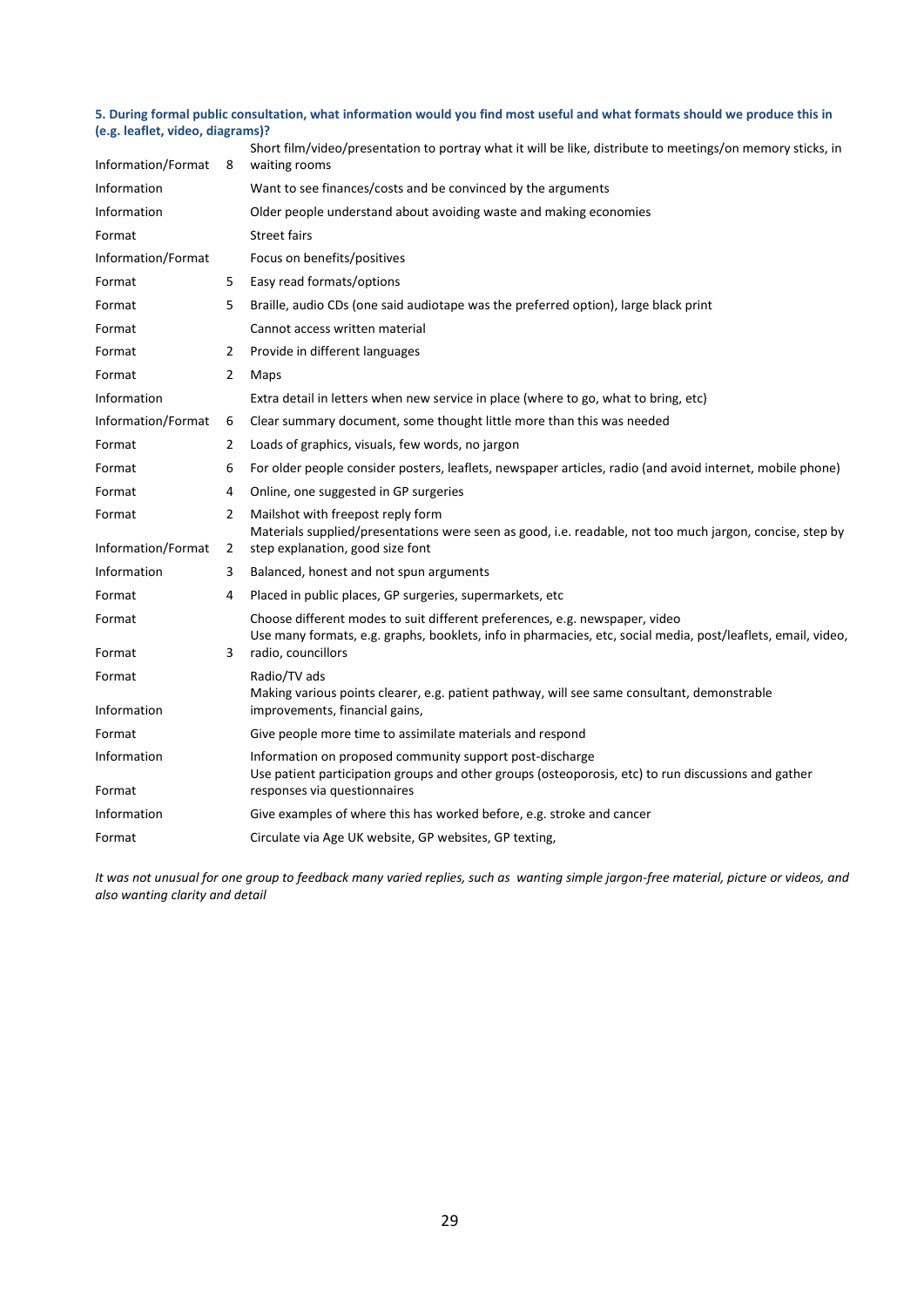#### **6. During formal public consultation, how would you like to share your feedback with us?**

| J             | <b>Meetings</b>                                                                                                                    |
|---------------|------------------------------------------------------------------------------------------------------------------------------------|
| M1, M2        | Mailshot, surveys (can be online) easy to reply to, free text preferred to tick box                                                |
| M2            | Dedicated phone line                                                                                                               |
| M1<br>M1, M2, | Open house and ballot                                                                                                              |
| M3            | Community/estate/ward meetings                                                                                                     |
| M2            | Social media suitable for some                                                                                                     |
| M3            | Phone                                                                                                                              |
| M3            | Online                                                                                                                             |
| M3            | Not in writing (unless supported)                                                                                                  |
| M4            | Should be simple                                                                                                                   |
| 0, V, Y, Z    | In person                                                                                                                          |
| Τ             | Different for different members of the group (social media, freepost)                                                              |
| U             | In person and online<br>Many ways (as suggested in q5 response) plus coordinated responses from voluntary organisations, meetings, |
| W             | online questionnaire                                                                                                               |
| Y, Z          | Use a shorter feedback form, and freepost                                                                                          |
| AA            | <b>Texting</b>                                                                                                                     |

#### **7. Are there are any other questions we should be seeking views on?**

- M1, Z Maintaining meaningful patient choice when seven sites are reduced to two
- M1 How trainee surgeons will be affected by services being moved
- M2 Asking people what information they need about a service
- M3 Asking people about the care services they needed
- M3 Are we being consulted on everything, or will there be extra things tacked on we've not been told about?
- M4 Don't overwhelm by asking too many questions
- M4 How decisions are made
- M4 Use questions 1a, 1b, 1c, 2
- T Ask those with experience of existing service